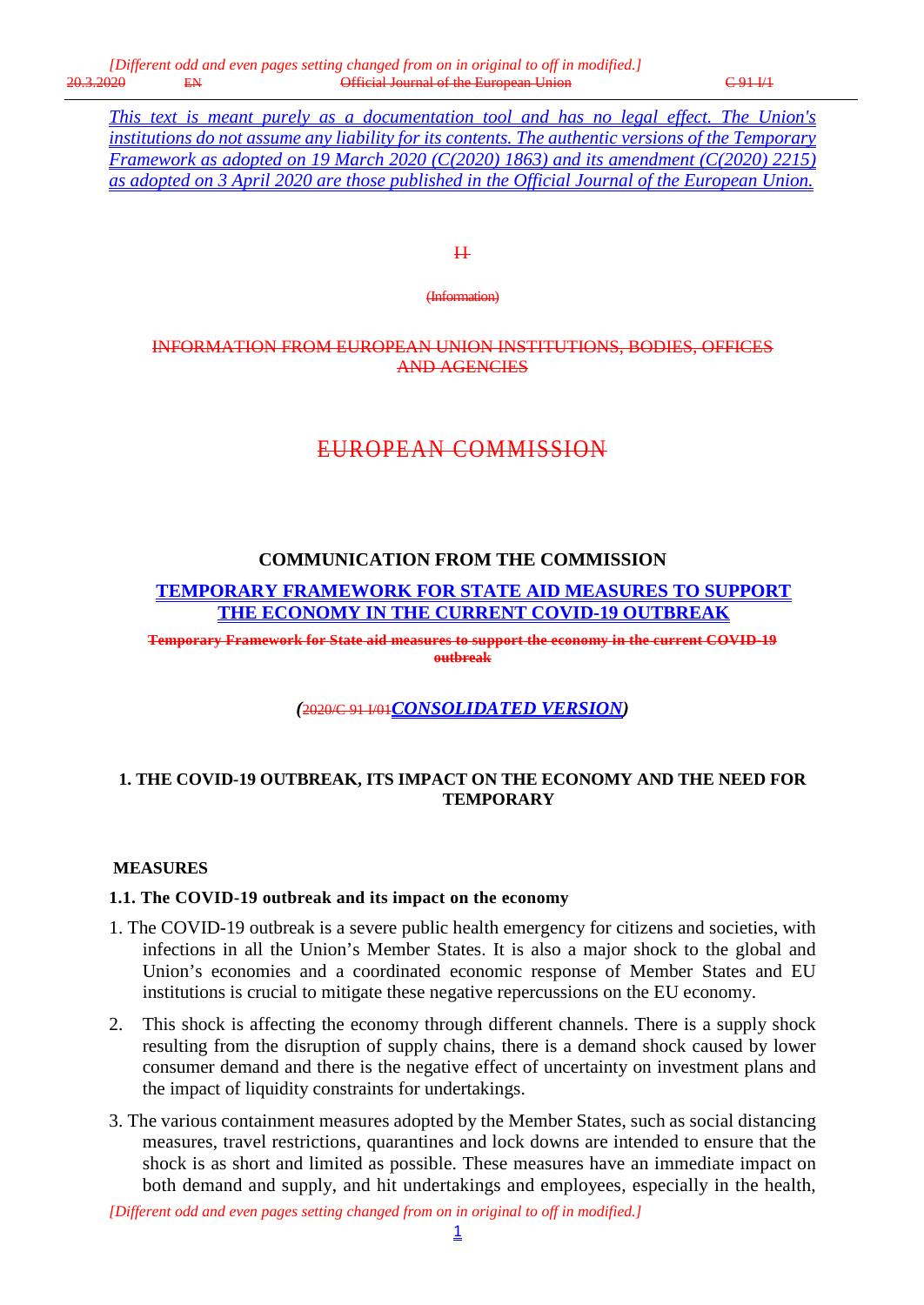tourism, culture, retail and transport sectors. Beyond the immediate effects on mobility and trade, the COVID-19 outbreak is also increasingly affecting undertakings in all sectors and of all kinds, small and medium enterprises ('SMEs') as well as large undertakings. The impact is also felt on global financial markets, in particular with concerns for liquidity. These effects will not be contained to one particular Member State and they will have a disruptive impact on the economy of the Union as a whole.

4. In the exceptional circumstances created by the COVID-19 outbreak, undertakings of all kinds may face a severe lack of liquidity. Solvent or less solvent undertakings alike may face a sudden shortage or even unavailability of liquidity. SMEs are at particular risk. This can therefore seriously affect the economic situation of many healthy undertakings and their employees in the short and medium term, while having also longer-lasting effects by endangering their survival.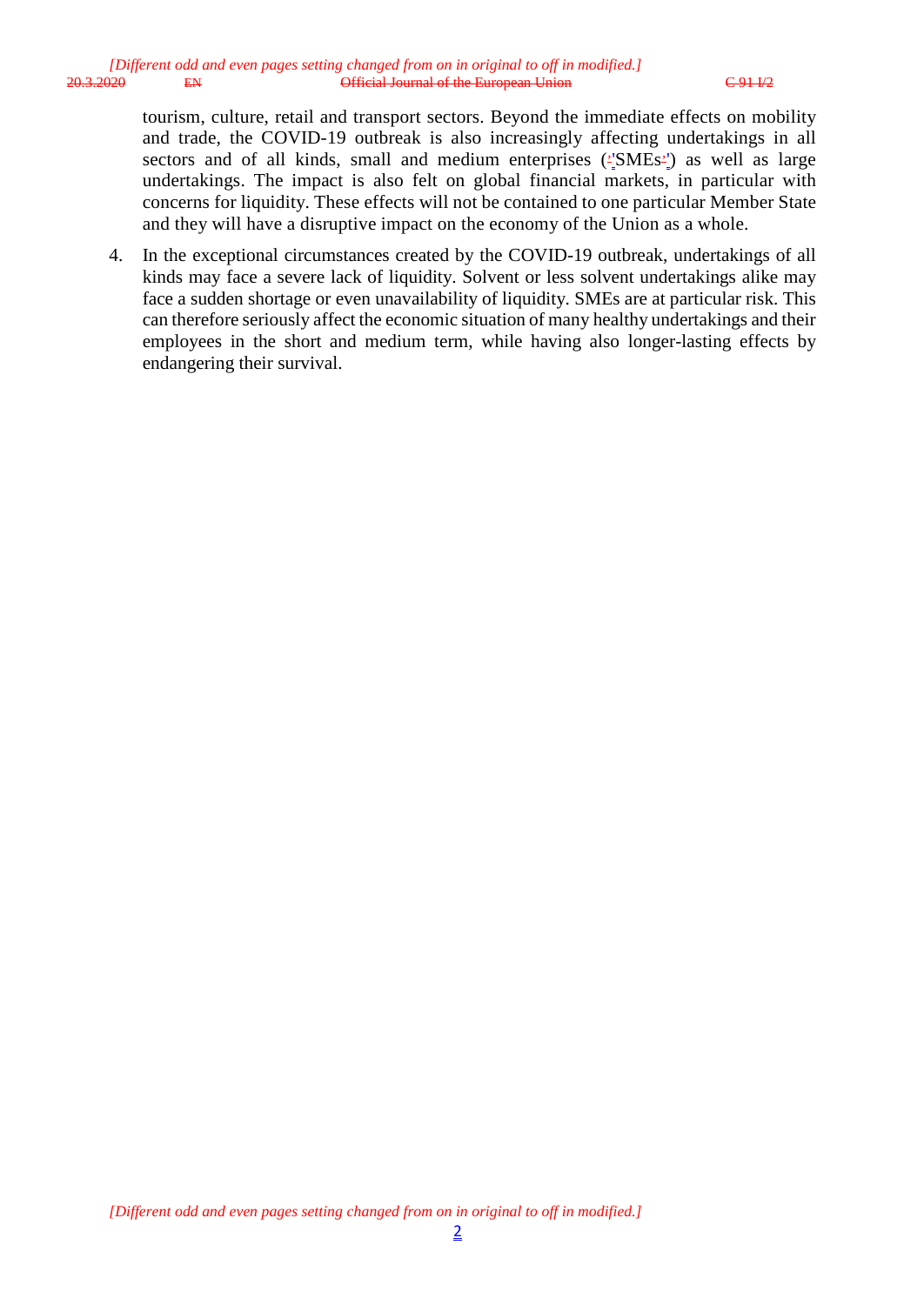5. Banks and other financial intermediaries have a key role to play in dealing with the effects of the COVID-19 outbreak, by maintaining the flow of credit to the economy. If the flow of credit is severely constrained, economic activity will decelerate sharply, as undertakings struggle to pay their suppliers and employees. Against this background, it is appropriate that Member States can take measures to incentivise credit institutions and other financial intermediaries to continue to play their role in continuing supporting economic activity in the EU.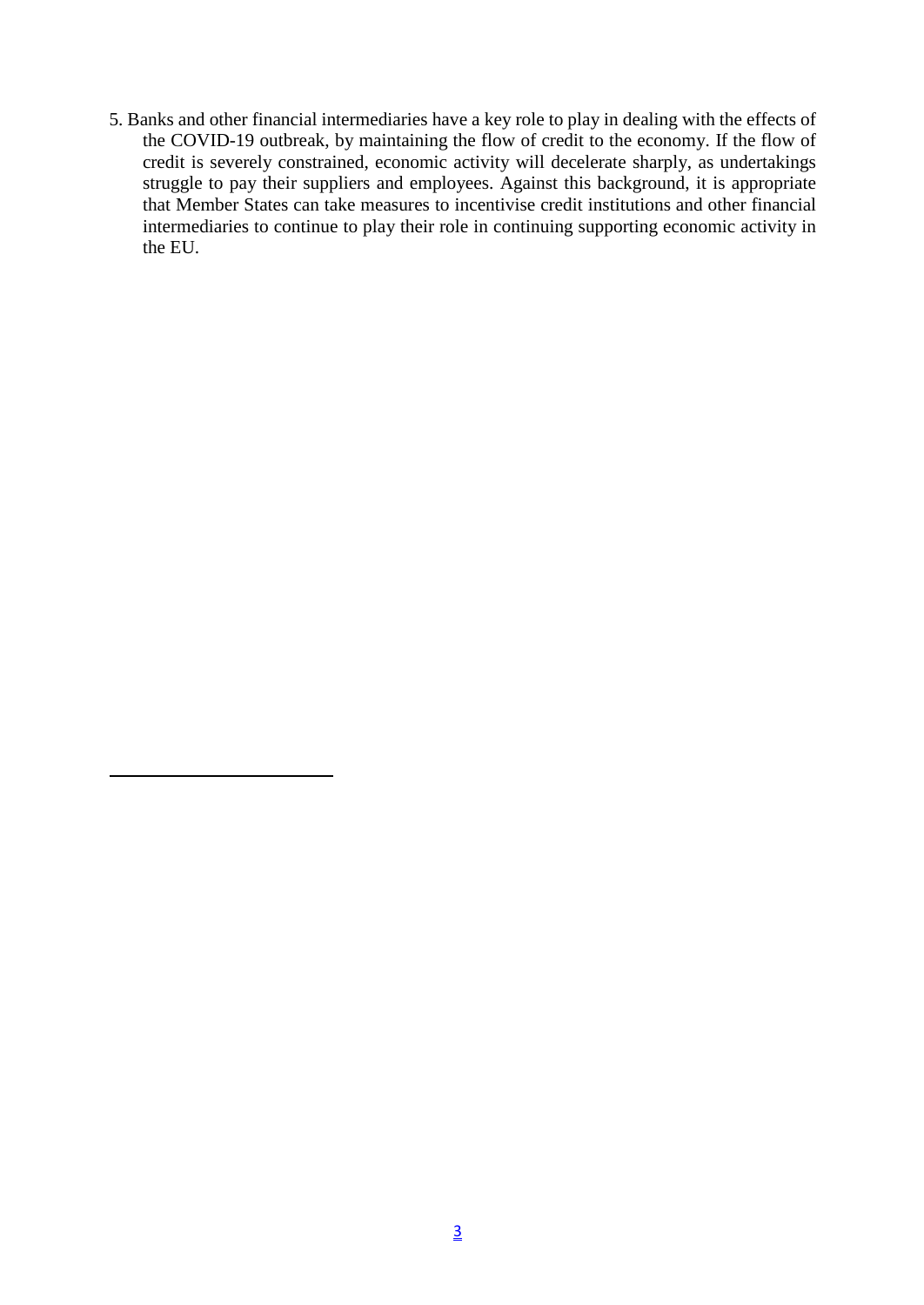- 6. Aid granted by Member States under Article 107(3)(b) TFEU under this Communication to undertakings, which is channelled through banks as financial intermediaries, benefits those undertakings directly. Such aid does not have the objective to preserve or restore the viability, liquidity or solvency of banks. Similarly, aid granted by Member States to banks under Article 107(2)(b) TFEU to compensate for direct damage suffered as a result of the COVID-19 outbreak $\leftarrow{1}$  does not have the objective to preserve or restore the viability, liquidity or solvency of an institution or entity. As a result, such aid would not be qualified as extraordinary public financial support under the Directive 2014/59/EU of the European Parliament and of the Council (the BRRD) $\mathcal{L}^2$  nor under the Regulation 806/2014 of the European Parliament and of the Council (the SRM Regulation) $\frac{3}{2}$ , and would also not be assessed under the State aid rules  $\binom{4}{7}$  applicable to the banking sector.  $\binom{5}{7}$
- 7. If due to the COVID-19 outbreak, banks would need direct support in the form of liquidity recapitalisation or impaired asset measure, it will have to be assessed whether the measure meets the conditions of Article  $32(4)(d)$  (i), (ii) or (iii) of the BRRD. Where the latter conditions were to be fulfilled, the bank receiving such direct support would not be deemed to be failing-or-likely-to-fail. To the extent such measures address problems linked to the COVID-19 outbreak, they would be deemed to fall under point 45 of the 2013 Banking Communication  $\left\{\epsilon\right\}$ , which sets out an exception to the requirement of burdensharing by shareholders and subordinated creditors.
- 8. Undertakings may not only face insufficient liquidity, but they may also suffer significant damage because of the COVID-19 outbreak. The exceptional nature of the COVID-19 outbreak means that such damages could not have been foreseen, are of a significant scale and hence put undertakings in conditions that sharply differ from the market conditions in which they normally operate. Even healthy undertakings, well prepared for the risks inherent to the normal course of business, can struggle in these exceptional circumstances, to such an extent that their viability may be undermined.

9. The COVID-19 outbreak poses the risk of a serious downturn affecting the whole economy of the EU, hitting businesses, jobs and households. Well-targeted public support is needed to ensure that sufficient liquidity remains available in the markets, to counter the damage inflicted on healthy undertakings and to preserve the continuity of economic activity during and after the COVID-19 outbreak. Given the limited size of the EU budget, the main response will come from Member States' national budgets. EU State aid rules enable Member States to take swift and effective action to support citizens and undertakings, in particular SMEs, facing economic difficulties due to the COVID-19 outbreak.

(1 ) Such aid must be notified by Member States and the Commission will assess it under Article 107(2)(b) TFEU.

- (2) OJ L 173, 12.6.2014, p. 190<u>–348</u>.
- $\leftrightarrow$  OJ L 225, 30.7.2014, Article 3 (1)(29) of the SRM Regulation.

(4 ) Communication on the recapitalisation of financial institutions in the current financial crisis: limitation of aid to the minimum necessary and safeguards against undue distortions of competition ("Recapitalisation Communication") (OJ C 10, 15.1.2009, p. 2), Communication from the Commission on the treatment of impaired assets in the Community financial sector  $($ Assets Communication'") (OJ C 72, 26.3.2009, p. 1), Communication on the return to viability and the assessment of restructuring measures in the financial sector in the current crisis under the State aid rules ("Restructuring Communication"") (OJ C 195, 19.8.2009, p. 9), Communication from the Commission on the application, from 1 January 2011, of State aid rules to support measures in favour of financial institutions in the context of the financial crisis ("2010 Prolongation Communication"") (OJ C 329, 7.12.2010, p. 7), Communication from the Commission on the application, from 1 January 2012, of State aid rules to support measures in favour of financial institutions in the context of the financial crisis  $(\frac{1000 \text{ m}}{2011 \text{ Prolongation Communication}^2)$  (OJ C 356, 6.12.2011, p. 7), Communication from the Commission on the application, from 1 August 2013, of State aid rules to support measures in favour of banks in the context of the financial crisis ('"2013 Banking Communication'") (OJ C 216, 30.7.2013, p. 1). (5 ) Any measures to support credit institutions or other financial institutions that constitute State aid in the meaning of Article 107(1) TFEU, which fall outside the present Communication or are not covered by Article 107(2)(b) TFEU must be notified to the Commission and shall be assessed under the State aid rules applicable to the banking sector.

(6 ) Communication from the Commission on the application, from 1 August 2013 , of State aid rules to support measures in favour of banks in the context of the financial crisis  $\leftarrow$  OJ C 216, 30.7.2013, p. 1 $\leftarrow$  15.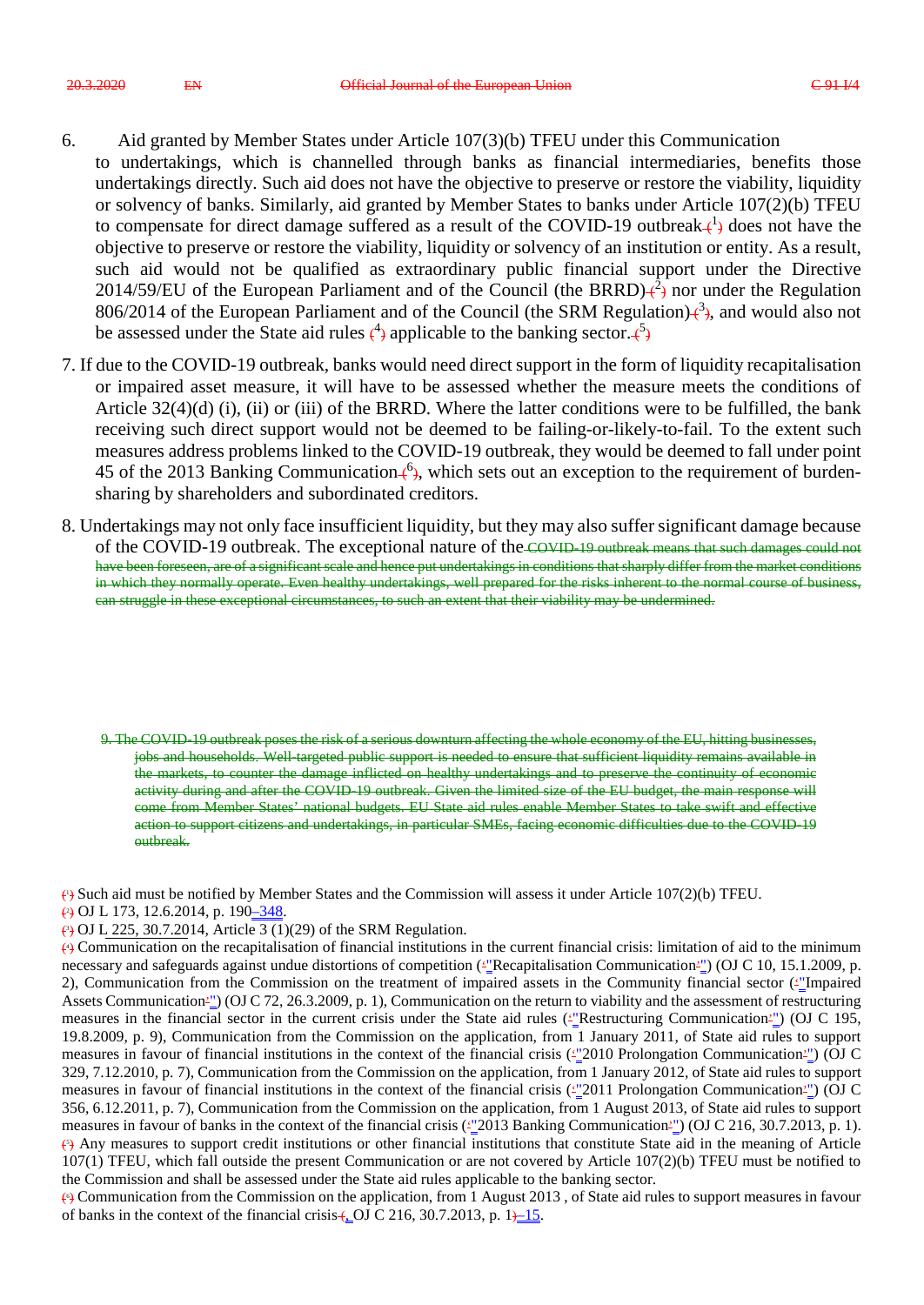*[Different odd and even pages setting changed from on in original to off in modified.] [Link-to-previous setting changed from off in original to on in modified.]* 20.3.2020 EN Official Journal of the European Union C 91 I/5

COVID-19 outbreak means that such damages could not have been foreseen, are of a significant scale and hence put undertakings in conditions that sharply differ from the market conditions in which they normally operate. Even healthy undertakings, well prepared for the risks inherent to the normal course of business, can struggle in these exceptional circumstances, to such an extent that their viability may be undermined.

9. The COVID-19 outbreak poses the risk of a serious downturn affecting the whole economy of the EU, hitting businesses, jobs and households. Well-targeted public support is needed to ensure that sufficient liquidity remains available in the markets, to counter the damage inflicted on healthy undertakings and to preserve the continuity of economic activity during and after the COVID-19 outbreak. Given the limited size of the EU budget, the main response will come from Member States' national budgets. EU State aid rules enable Member States to take swift and effective action to support citizens and undertakings, in particular SMEs, facing economic difficulties due to the COVID-19 outbreak.

#### **1.2. The need for close European coordination of national aid measures**

10. Targeted and proportionate application of EU State aid control serves to make sure that national support measures are effective in helping the affected undertakings during the COVID-19 outbreak but also that they allow them to bounce back from the current situation, keeping in mind the importance of meeting the green and digital twin transitions in accordance with EU objectives. Likewise, EU State aid control ensures that the EU Internal Market is not fragmented and that the level playing field stays intact. The integrity of the Internal Market will also lead to a faster recovery. It also avoids harmful subsidy races, where Member States with deeper pockets can outspend neighbours to the detriment of cohesion within the Union.

#### **1.3. The need for appropriate State aid measures**

- 11. In the overall effort of Member States to tackle the effects of the COVID-19 outbreak on their economy, this Communication sets out the possibilities Member States have under EU rules to ensure liquidity and access to finance for undertakings, especially SMEs that face a sudden shortage in this period in order to allow them to recover from the current situation.
- 12. The Commission set out in the Communication on a Coordinated economic response to the COVID-19 outbreak of 13 March  $2020 \frac{7}{2020}$  the various options available to Member States outside the scope of EU State aid control and which they may put in place without the involvement of the Commission. These include measures applicable to all undertakings regarding wage subsidies, suspension of payments of corporate and value added taxes or social welfare contributions, or financial support directly to consumers for cancelled services or tickets not reimbursed by the concerned operators.
- 13. Member States can also design support measures in line with the General Block Exemption Regulation $\leftarrow$ <sup>8</sup>) without the involvement of the Commission.

the internal market in application of Articles 107 and 108 of the Treaty, OJ L 187 of 26.6.2014, p. 1.

<sup>&</sup>lt;sup>1</sup> Communication from the Commission to the European Parliament, the European Council, the Council, the European Central Bank, the European Investment Bank and the Eurogroup on Coordinated economic response to the COVID-19 Outbreak, COM(2020) 112 final of 13.03.2020. <sup>8</sup> Commission Regulation (EU) No 651/2014 of 17 June 2014 declaring certain categories of aid compatible with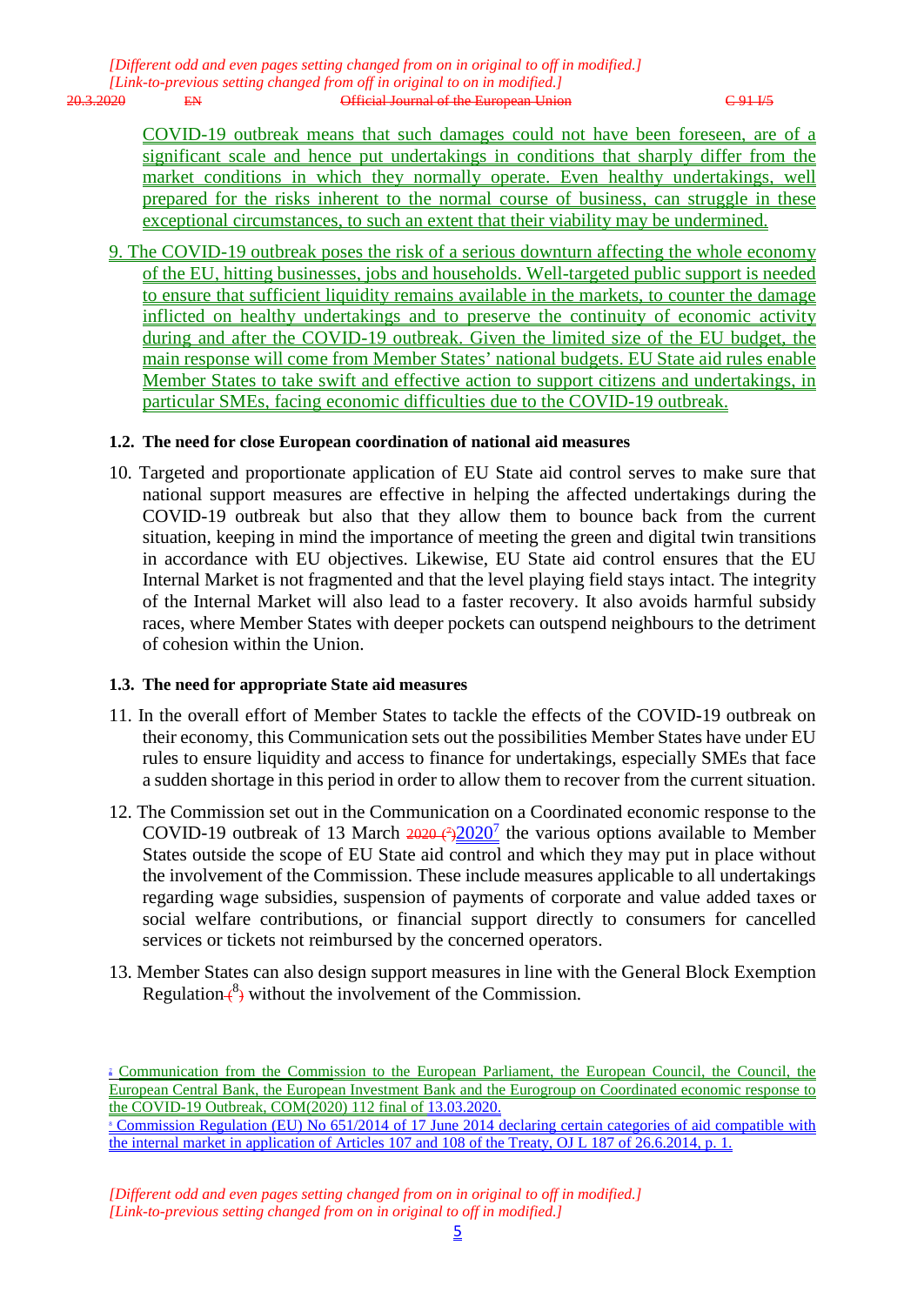- 14. In addition, on the basis of Article 107(3)(c) TFEU and as further specified in the Rescue and Restructuring State aid Guidelines, Member States can notify to the Commission aid schemes to meet acute liquidity needs and support undertakings facing financial difficulties, also due to or aggravated by the COVID-19 outbreak $\left\{\frac{9}{1}\right\}$ .
	- 15. Furthermore, on the basis of Article 107(2)(b) TFEU Member States can also compensate undertakings in sectors that have been particularly hit by the outbreak (e.g. transport, tourism, culture, hospitality and retail) and/or organisers of cancelled events for damages suffered due to and directly caused by the outbreak. Member States can notify such damage compensation measures and the Commission will assess them directly under Article  $107(2)(b)$  TFEU. $\leftarrow$ <sup>10</sup>) The principle of 'one time last time' $\leftarrow$ <sup>11</sup>) of the Rescue and Restructuring Guidelines does not cover aid that the

<sup>(</sup> 7 ) Communication from the Commission to the European Parliament, the European Council, the Council, the European Central Bank, the European Investment Bank and the Eurogroup on Coordinated economic response to the COVID-19 Outbreak, COM(2020) 112 final of 13. 3.2020.

<sup>(</sup> 8 ) Commission Regulation (EU) No 651/2014 of 17 June 2014 declaring certain categories of aid compatible with the internal market in application of Articles 107 and 108 of the Treaty (OJ L 187 of 26.6.2014, p. 1).

<sup>(</sup> 9 ) Guidelines on State aid for rescuing and restructuring non-financial undertakings in difficulty (OJ C 249, 31.7.2014, p.1). The Commission has authorised various schemes in nine different Member States.

 $\epsilon$ 1.<br><del>1 See for example, Commission decision SA. 56685, Denmark - Compensation scheme for cancellation of events</del> related to COVID-19, https://ec.europa.eu/competition/state\_aid/cases1/202011/285054\_2139535\_70\_2.pdf.

<sup>&</sup>lt;sup>(<sup>11</sup>) See section 3.6.1 of the Rescue and Restructuring Guidelines.</sup>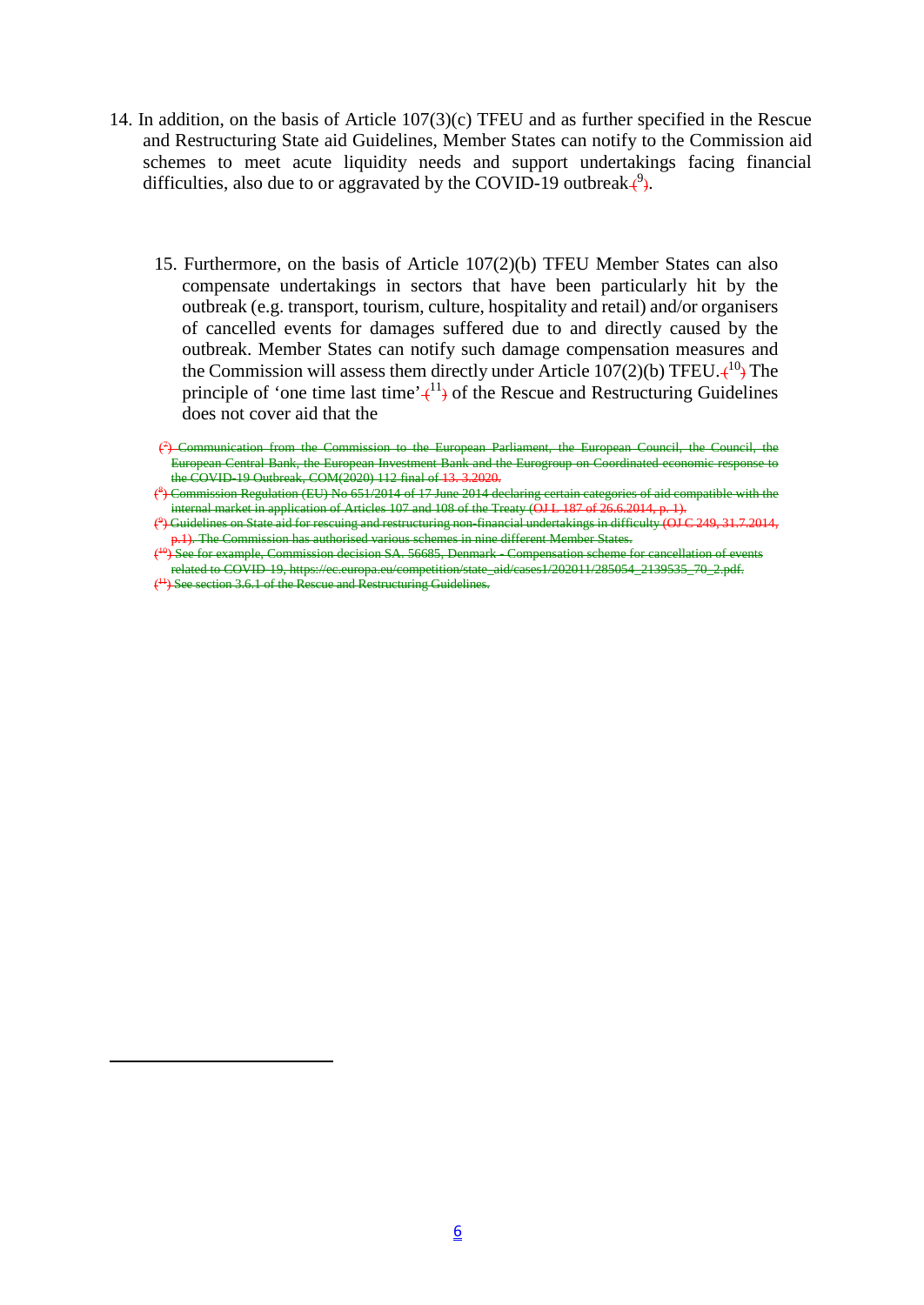- Commission declares compatible under Article 107(2)(b) TFEU, since the latter type of aid is not '*"rescue aid, restructuring aid or temporary restructuring support*'*"* within the meaning of point 71 of the Rescue and Restructuring Guidelines. Therefore, Member States may compensate under Article 107(2)(b) TFEU the damages directly caused by the COVID-19 outbreak to undertakings that have received aid under the Rescue and Restructuring Guidelines.
- 16. To complement the above mentioned possibilities, the Commission sets out in this Communication additional temporary State aid measures that it considers compatible under Article 107 (3)(b) TFEU, which can be approved very rapidly upon notification by the Member State concerned. Moreover, notification of alternative approaches – both aid schemes and individual measures – remains possible. The aim of this Communication is to lay down a framework that allows Member States to tackle the difficulties undertakings are currently encountering whilst maintaining the integrity of the EU Internal Market and ensuring a level playing field.

*16bis. Furthermore, the Commission considers that beyond aid measures allowed under Article 107(3)(b) TFEU and existing possibilities under Article 107(3)(c) TFEU, it is also essential to accelerate COVID-19 relevant research and development, to support testing and upscaling infrastructures that contribute to develop COVID-19 relevant products, as well as to support the production of products needed to respond to the outbreak. Therefore, this Communication lays down the conditions under which the Commission will consider such measures compatible with the internal market under Article 107(3)(c) TFEU. The Commission took due consideration of the common objective pursued by such aid measures and their positive effects on tackling the health emergency crisis provoked by the COVID-19 outbreak when balancing them against the potential negative effects of such measures on the internal market.*

### **2. APPLICABILITY OF ARTICLE 107(3)(B) OF THE TREATY ON THE FUNCTIONING OF THE EUROPEAN**

#### **UNION**

17. Pursuant to Article 107(3)(b) TFEU the Commission may declare compatible with the internal market aid 'to remedy a serious disturbance in the economy of a Member State'. In this context, the Union courts have ruled that the disturbance must affect the whole or

<sup>&</sup>lt;sup>2</sup> Guidelines on State aid for rescuing and restructuring non-financial undertakings in difficulty, OJ C 249, 31.7.2014, p.1. The Commission has authorised various schemes in nine different Member States.

<sup>&</sup>lt;sup>10</sup> See for example, Commission decision SA. 56685, Denmark - Compensation scheme for cancellation of events related to COVID-19,

https://ec.europa.eu/competition/state\_aid/cases1/202011/285054\_2139535\_70\_2.pdf.

 $\triangle$  See section 3.6.1 of the Rescue and Restructuring Guidelines.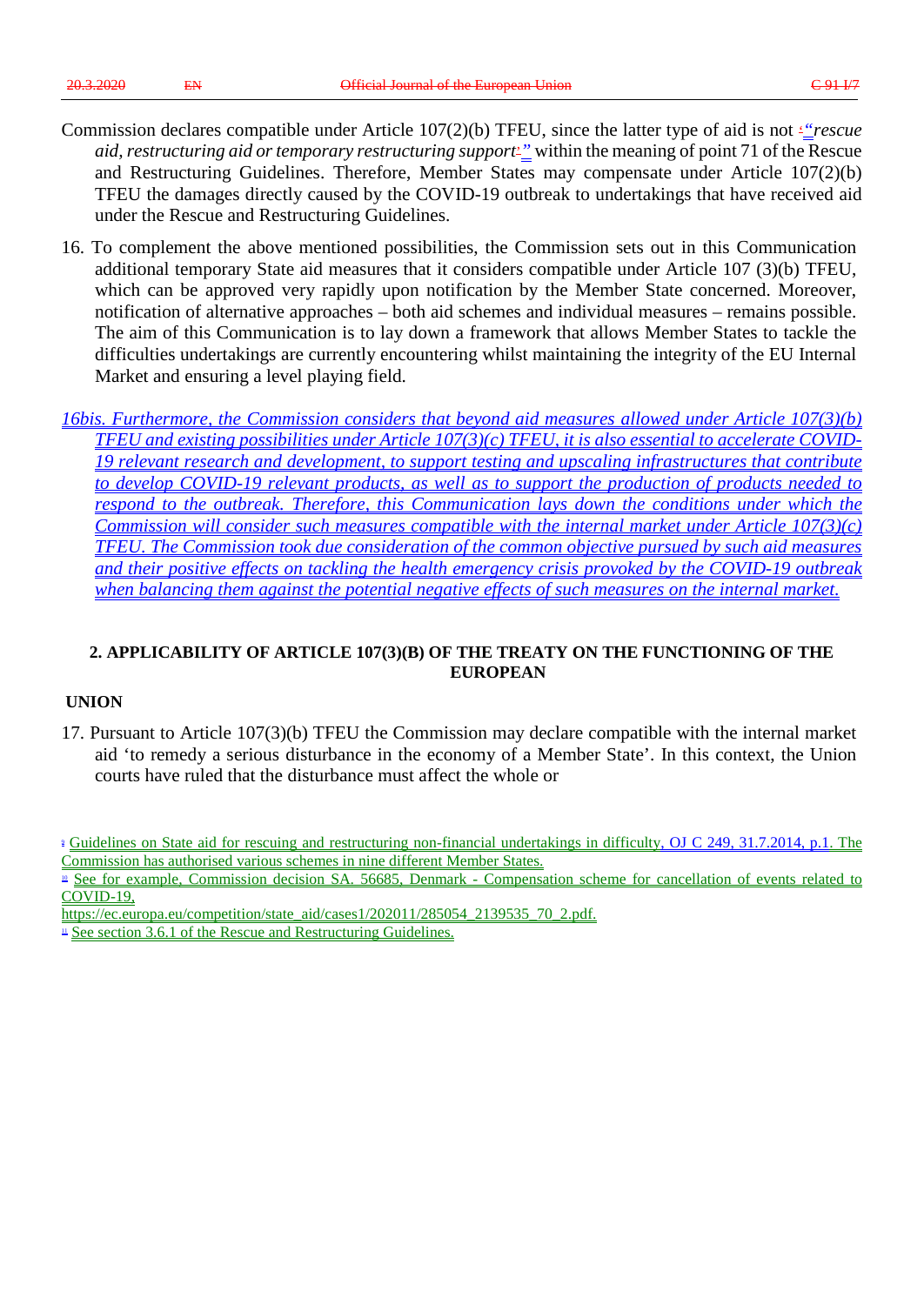an important part of the economy of the Member State concerned, and not merely that of one of its regions or parts of its territory. This, moreover, is in line with the need to make a strict interpretation of any exceptional provision such as Article 107(3)(b) TFEU. $\leftarrow$ <sup>12</sup>) This interpretation has been consistently applied by the Commission in its decisionmaking. $\div^{13}$ 

- 18. Considering that the COVID-19 outbreak affects all Member States and that the containment measures taken by Member States impact undertakings, the Commission considers that State aid is justified and can be declared compatible with the internal market on the basis of Article 107(3)(b) TFEU, for a limited period, to remedy the liquidity shortage faced by undertakings and ensure that the disruptions caused by the COVID-19 outbreak do not undermine their viability, especially of SMEs.
- 19. The Commission sets out in this Communication the compatibility conditions it will apply in principle to the aid granted by Member States under Article 107(3)(b) TFEU. Member States must therefore show that the State aid measures notified to the Commission under this Communication are necessary, appropriate and proportionate to remedy a serious disturbance in the economy of the Member State concerned and that all the conditions of this Communication are fully respected.
- 20. *All aid in the different sections of this Communication may be cumulated with each other except:*
	- *a. for aid granted under section 3.2 and section 3.3, if the aid is granted for the same underlying loan and the overall loan amount per undertaking exceeds the thresholds set out in point 25 d) or 27 d) of this Communication; and*
	- 20*b.* Aid granted under section 3.1 may be cumulated either with aid under section 3.2 or section 3.3, and with*for aid granted under section* 3.5 of this Communication. (*3.6, section 3.7 and section 3.8, if the aid concerns the same eligible costs.14*)

#### 3. **TEMPORARY STATE AID MEASURES**

3.1. **Aid in form of direct grants, repayable advances or tax advantages**

21. Beyond the existing possibilities based on Article 107(3)(c) TFEU, temporary limited amounts of aid to undertakings that find themselves facing a sudden shortage or even unavailability of liquidity can be an appropriate, necessary and targeted solution during the current circumstances.

(12) Joined Cases T-132/96 and T-143/96 Freistaat Sachsen, Volkswagen AG and Volkswagen Sachsen GmbH v Commission, ECLI:EU:T:1999:326, paragraph 167.

(13) Commission Decision 98/490/EC in Case C 47/96 Crédit Lyonnais (OJ L 221, 8.8.1998, p. 28), point 10.1; Commission Decision 2005/345/EC in Case C 28/02 Bankgesellschaft Berlin (OJ L 116, 4.5.2005, p. 1), points 153 et seq.; and Commission Decision 2008/263/EC in Case C 50/06 BAWAG (OJ L 83, 26.3.2008, p. 7), point 166. See Commission Decision in Case NN 70/07 Northern Rock (OJ C 43, 16.2.2008, p. 1), Commission Decision in Case NN 25/08 Rescue aid to Risikoabschirmung WestLB (OJ C 189, 26.7.2008, p. 3) and Commission Decision of 4 June 2008 in State aid C 9/08 SachsenLB (OJ L 104, 24.4.2009, p. 34), and Commission Decision of 166 June 2017 in case .SA.32544 (2011/C) Restructuring of TRAINOSE S.A (OJ L 186, 24.7.2018, p.25).

(14) The temporary aid measures provided for by this Communication can be cumulated with aid falling within the de minimis Regulation (OJ L  $352$ , 24.12.2013).

<sup>14</sup> *Provided the rules under the Commission Regulation (EU) No 651/2014 of 17 June 2014 declaring certain categories of aid compatible with the internal market in application of Articles 107 and 108 of the Treaty(General Block Exemption Regulation) and under the different de minimis Regulations are respected, the temporary aid measures covered by this Communication may be cumulated in line with the cumulation rules set out in the General*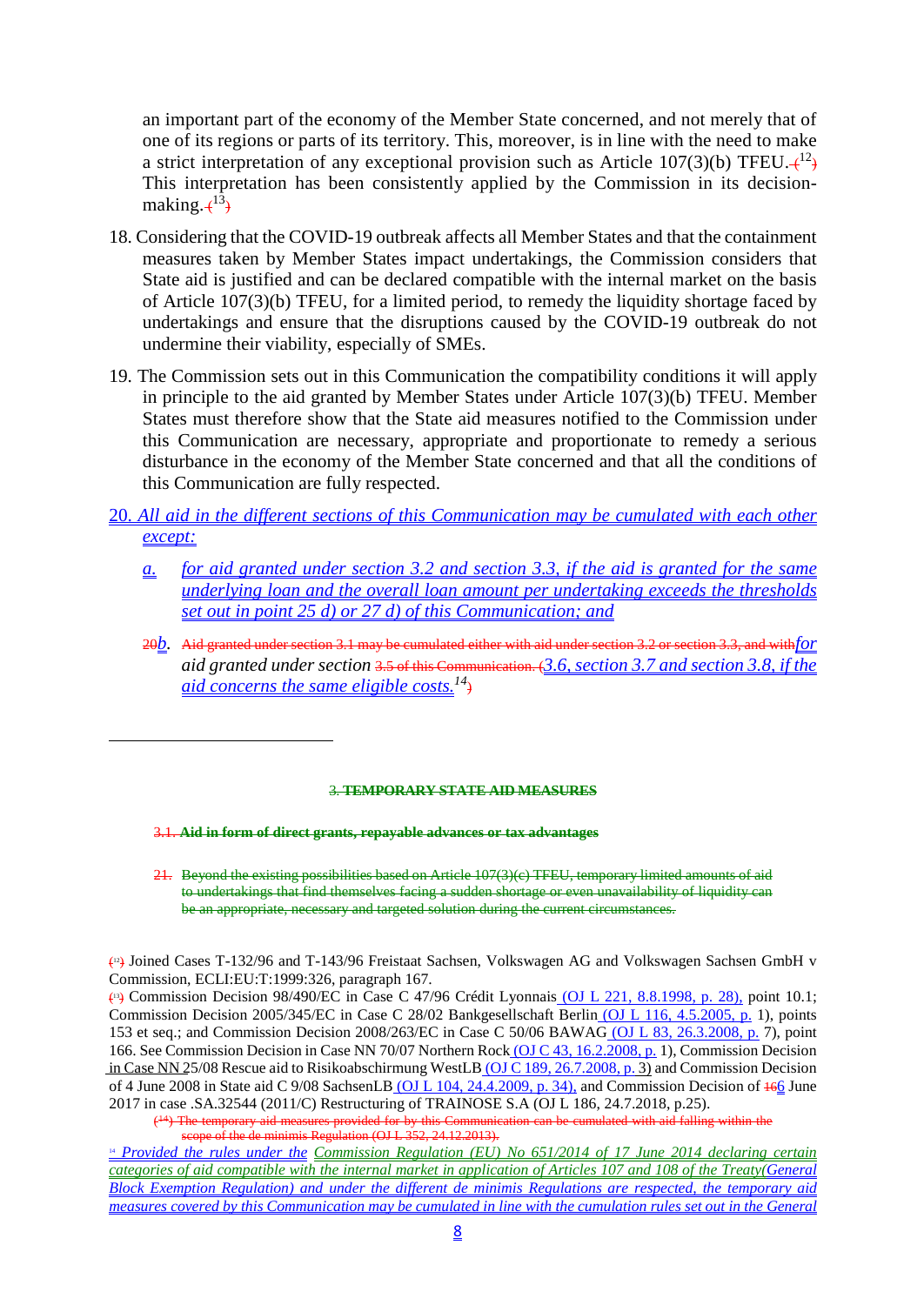*Block Exemption Regulation and in the different de minimis Regulations, namely, Commission Regulation (EU) No 1407/2013 of 18 December 2013 on the application of Articles 107 and 108 of the Treaty on the Functioning of the European Union to de minimis aid (OJ L 352, 24.12.2013, p.1), Commission Regulation (EU) No 1408/2013 of 18 December 2013 on the application of Articles 107 and 108 of the Treaty on the Functioning of the European Union to de minimis aid in the agriculture sector (OJ L 352, 24.12.2013 p. 9), Commission Regulation (EU) No 717/2014 of 27 June 2014 on the application of Articles 107 and 108 of the Treaty on the Functioning of the European Union to de minimis aid in the fishery and aquaculture sector (OJ L 190, 28.6.2014, p. 45) and Commission Regulation (EU) No 360/2012 of 25 April 2012 on the application of Articles 107 and 108 of the Treaty on the Functioning of the European Union to de minimis aid granted to undertakings providing services of general economic interest (OJ L 114 of 26.4.2012, p. 8).*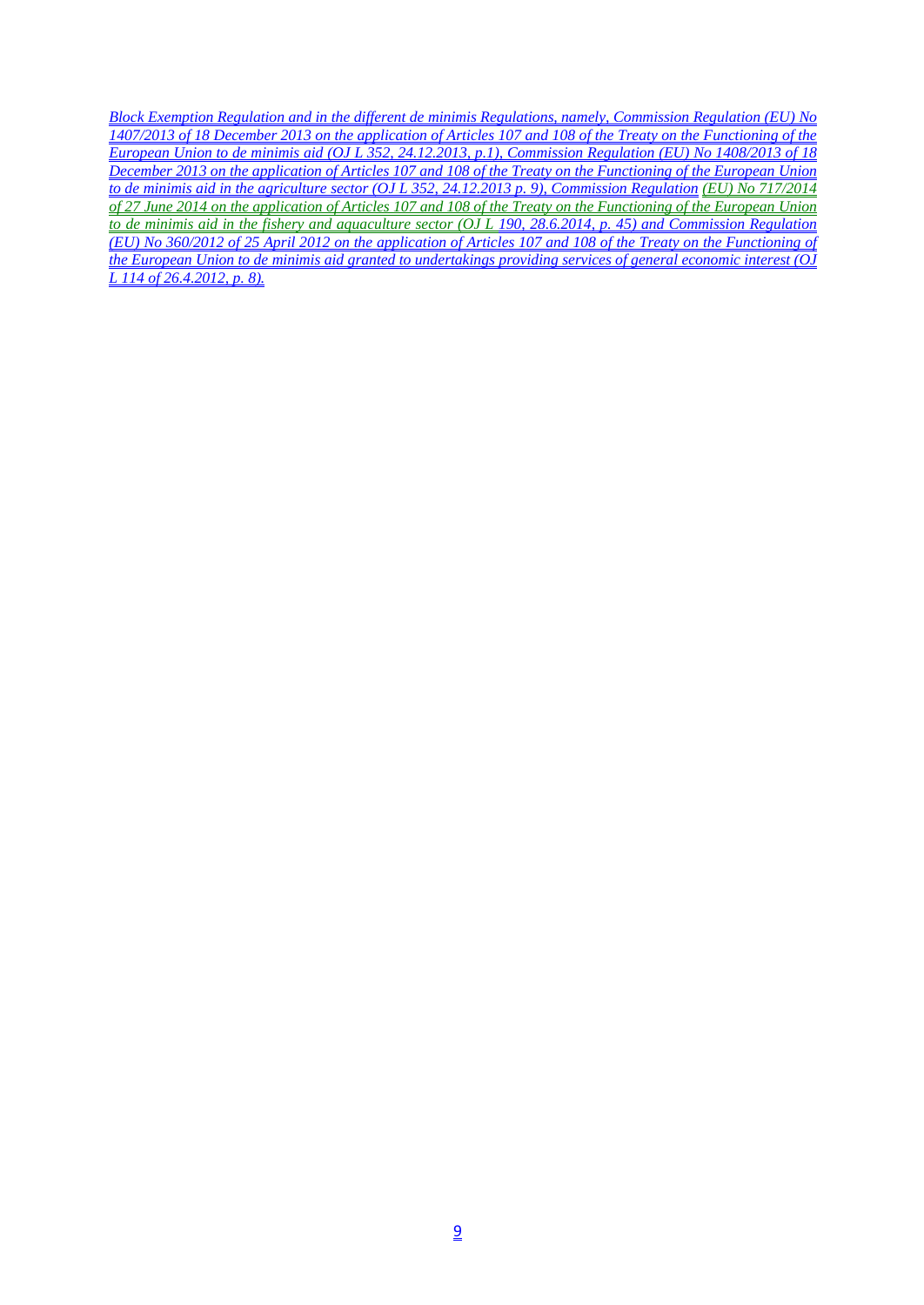#### **3. TEMPORARY STATE AID MEASURES**

- **3.1. Aid in form of direct grants, repayable advances or tax advantages**
- 21. Beyond the existing possibilities based on Article 107(3)(c) TFEU, temporary limited amounts of aid to undertakings that find themselves facing a sudden shortage or even unavailability of liquidity can be an appropriate, necessary and targeted solution during the current circumstances.
- *22. The Commission will consider such State aid compatible with the internal market on the basis of Article 107(3)(b) TFEU, provided that all the following conditions are met (the specific provisions for the primary* agricultural and*agriculture, the fishery and aquaculture sectors are set out in point 23):*

*a.* the*The overall aid does not exceed EUR 800 000 per undertaking. The aid may be granted in the form of direct grants, tax and payment advantages or other forms such as repayable advances,* tax or

- *guarantees, loans and equity provided the total nominal value of such measures remains below the overall cap of EUR 800 000 per undertaking*payments advantages*; all figures used must be gross, that is, before any deduction of tax or other charge;*
- b. the aid is granted on the basis of a scheme with an estimated budget;
- *c.* the aid Aid may not be granted to undertakings that were notalready in difficulty (within *the meaning of the General Block Exemption Regulation* ( *<sup>15</sup>*)*) on 31 December 2019;* it may be granted to undertakings that are not in difficulty and/or to undertakings that were not in difficulty on 31 December 2019, but that faced difficulties or entered in difficulty thereafter as a result of the COVID-19 outbreak;
- d. the aid is granted no later than 31 December  $2020; \xi^{16}$
- e. the aid granted to undertakings active in the processing and marketing of agricultural products  $(17)$  is conditional on not being partly or entirely passed on to primary producers and is not fixed on the basis of the price or quantity of products purchased from primary producers or put on the market by the undertakings concerned.
- *23. By way of derogation from point 22(a),* for agricultural, fisheries and aquacultural sectors *the following specific conditions shall apply to aid granted to undertakings in the agriculture, fishery and aquaculture sectors, in addition to the conditions of point 22 (b) to (e):*

a. the aid does not exceed EUR 120 000 per undertaking active in the fishery and aquaculture sector (<sup>18</sup>) or EUR 100 000 per undertaking active in the primary production of agricultural products (<sup>19</sup>); all figures used must be gross, that is, before any deduction of tax or other charge;

b. aid to undertakings active in the primary production of agricultural products must not be fixed on the basis of the price or quantity of products put on the market;

c. aid to undertakings active in the fishery and aquaculture does not concern any of the categories of aid referred to in Article 1, paragraph (1) (a) to (k), of Commission Regulation (EU) No 717/2014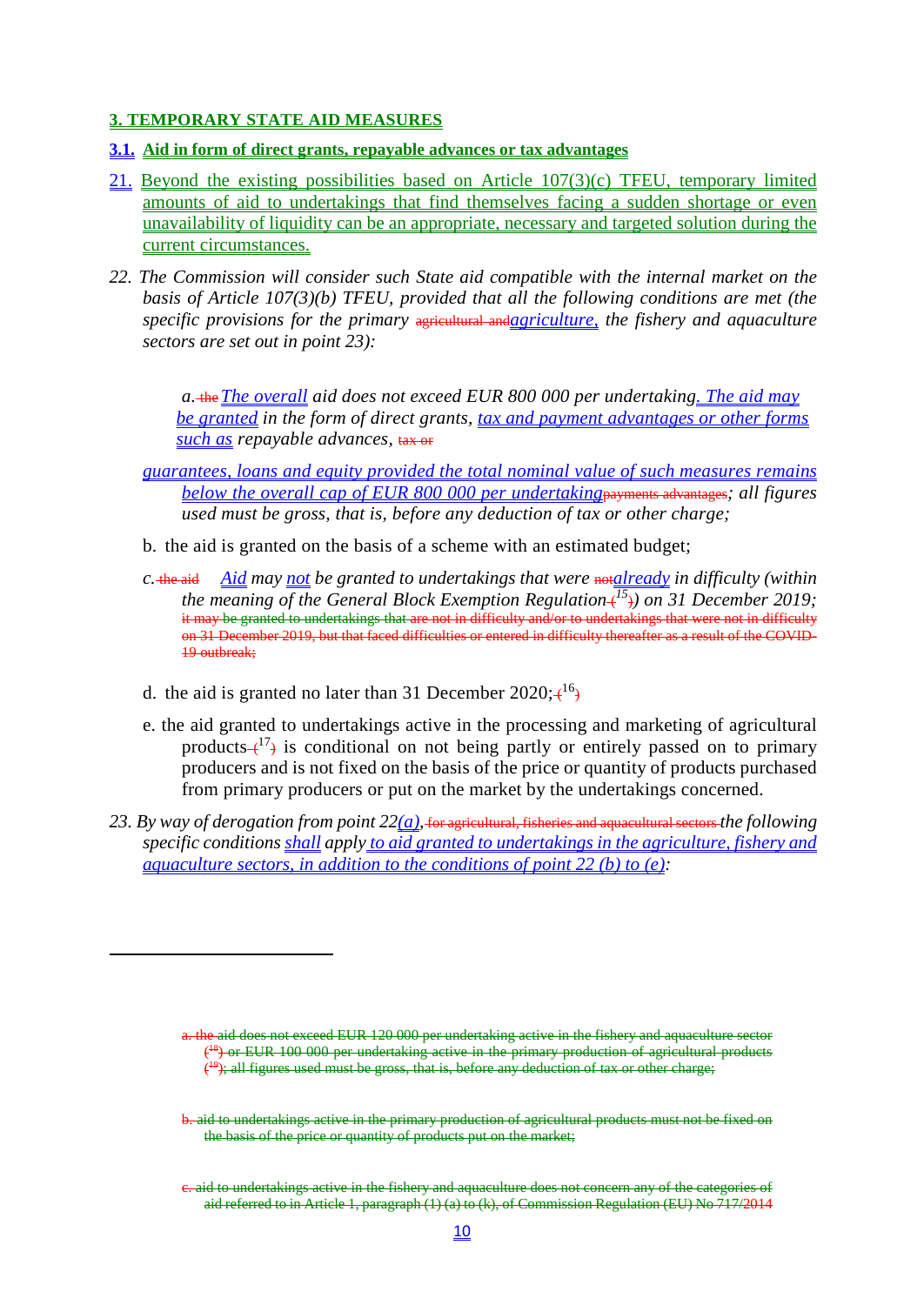d. where an undertaking is active in several sectors to which different maximum amounts apply in accordance with points 22.a and 23(a), the Member State concerned ensures, by appropriate means such as separation of accounts, that for each of these activities the relevant ceiling is respected and that the highest possible amount is not exceeded in total;

all other conditions in paragraph 22 apply.  $({}^{24})$ 

(15) *As defined in Article 2 (18) of the Commission Regulation (EU) No 651/2014 of 17 June 2014 declaring certain categories of aid compatible with the internal market in application of Articles 107 and 108 of the Treaty* (*, OJ L 187 of 26.6.2014, p. 1*).*. Wherever reference is made in this Temporary Framework to the definition of "undertaking in difficulty" as contained in Article 2(18) of Regulation (EU) No 651/2014, it shall be read as also referring to the definitions contained in Article 2(14) of Regulation (EU) No 702/2014 and Article 3(5) of Regulation 1388/2014 respectively.*

 $\left\langle \varphi \right\rangle$  If the aid is granted in form of tax advantages, this deadline is not applicable and the aid is considered granted when the 2020 tax declaration is due.

 $(\cdot)$  As defined in Article 2(6) and Article 2(7) of Commission Regulation (EC) No 702/2014 of 25 June 2014 declaring certain categories of aid in the agricultural and forestry sectors and in rural areas compatible with the internal market in application of Articles 107 and 108 of the Treaty on the Functioning of the European Union  $\epsilon$ OJ L 193, 1.7.2014, p. 1).

- ( 18) Products listed in Annex I to Regulation No 1379/2013 of the European Parliament and of the Council of 11 December 2013 on the common organisation of the markets in fishery and aquaculture products, amending Council Regulations (EC) No 1184/2006 and (EC) No 1224/2009 and repealing Council Regulation (EC) No 104/2000 (OJ L 354, 28.12.2013, p. 1).
- $\epsilon$ <sup>9</sup>) All products listed in Annex I to the TFEU with the exception of the products of the fisheries and aquaculture sector, cf. previous footnote 18.
- $\epsilon$ amission Regulation (EC) No (EU) No 717/2014 of 27 June 2014 on the application of Articles 107 and 108 of the Treaty on the Functioning of the European Union to de minimis aid in the fishery and aquaculture sector (OJ L 90, 28.6.2014, p. 45).
- $\epsilon$ undertaking in difficulty' referred to in point 22  $(c)$  and footnote 15 and 30 shall be read as referring to the definitions contained in Article 2(14) of Regulation (EU) No 702/2014 and Article 3(5) of Regulation 1388/2014 respectively.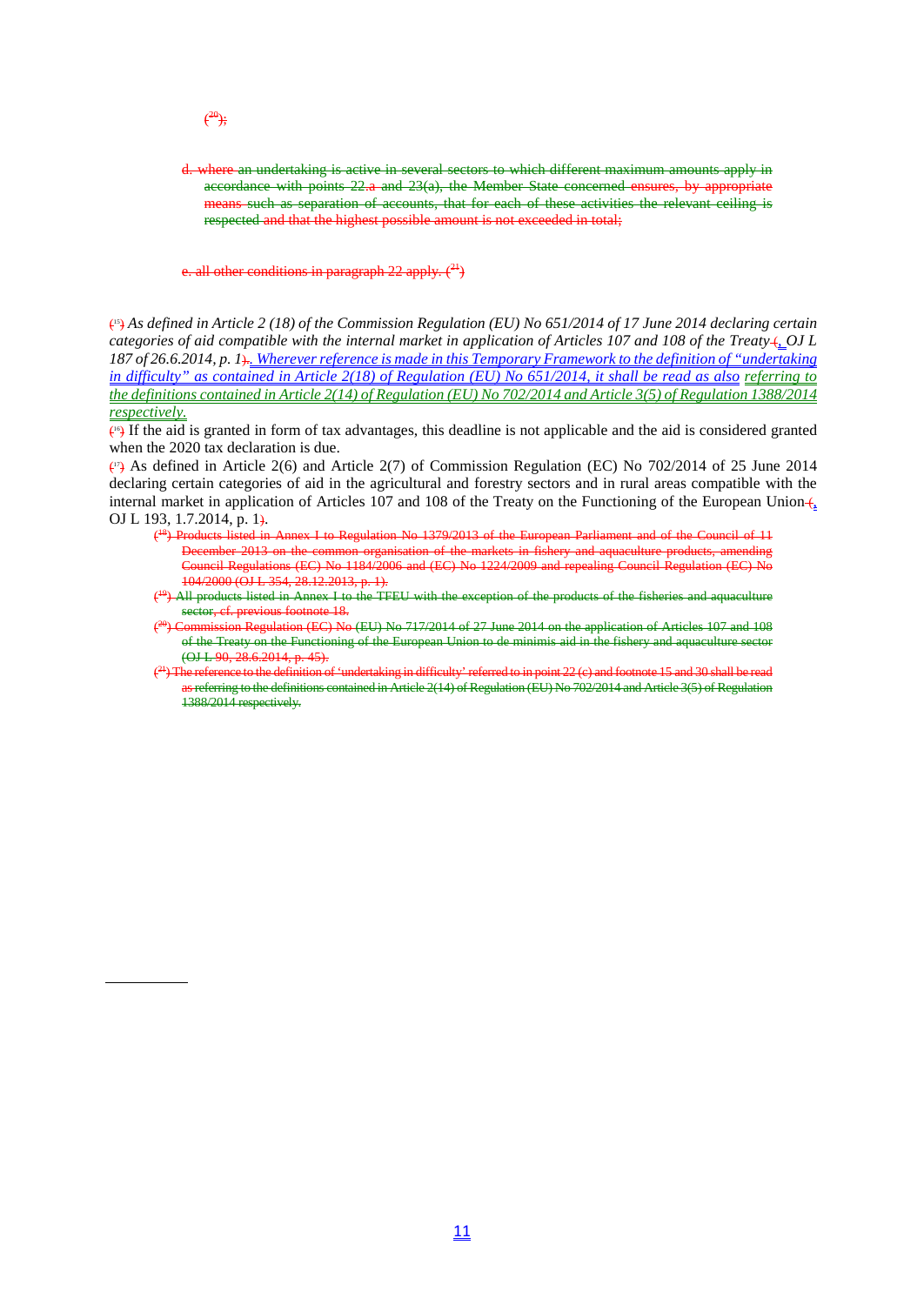*[Different odd and even pages setting changed from on in original to off in modified.] [Link-to-previous setting changed from off in original to on in modified.]* **EN** CHECAL SOFFICIAL SOFTICLE IN THE EUROPEAN UNION CONTRACT CONTRACT CONTRACT CONTRACT CONTRACT CONTRACT CONTRACT CONTRACT CONTRACT CONTRACT CONTRACT CONTRACT CONTRACT CONTRACT CONTRACT CONTRACT CONTRACT CONTRACT CONTRAC

- *a. the overall aid does not exceed EUR 120 000 per undertaking active in the fishery and aquaculture sector<sup>18</sup> or EUR 100 000 per undertaking active in the primary production of agricultural products19; the aid may be granted in the form of direct grants, tax and payment advantages or other forms such as repayable advances, guarantees, loans and equity provided the total nominal value of such measures does not exceed the overall cap of EUR 120 000 or EUR 100 000 per undertaking; all figures used must be gross, that is, before any deduction of tax or other charge;*
- *b. aid to undertakings active in the primary production of agricultural products must not be fixed on the basis of the price or quantity of products put on the market;*
- *c. aid to undertakings active in the fishery and aquaculture does not concern any of the categories of aid referred to in Article 1, paragraph (1) (a) to (k), of Commission Regulation (EU) No 717/201420.*
- *23bis. Where an undertaking is active in several sectors to which different maximum amounts apply in accordance with points 22(a) and 23(a), the Member State concerned shall ensure, by appropriate means, such as separation of accounts, that the relevant ceiling is respected for each of these activities.*

#### **3.2. Aid in the form of guarantees on loans**

- 24. In order to ensure access to liquidity to undertakings facing a sudden shortage, public guarantees on loans for a limited period and loan amount can be an appropriate, necessary and targeted solution during the current circumstances.
- *25. The Commission will consider such State aid granted in the form of new public guarantees on individual loans in response to the COVID-19 outbreak as compatible with the internal market on the basis of Article 107(3)(b) TFEU provided:*
	- *a. Guarantee premiums are set per individual loans at a minimum level* as follows*, which shall increase progressively as the duration of the guaranteed loan increases, as set out in the following table:*

| $\vert$ Type of recipient | Credit risk margin for<br>$\frac{1.56 \text{ m} \cdot 1 \cdot 1000 \text{ m}}{1.56 \text{ m} \cdot 1000 \text{ m}}$ risk margin for a 2 3<br><del>loan</del> | <i>For <math>2^{nd}</math>-3<sup>rd</sup> year</i> Credit Gredit risk margin for<br>vears maturity loan | $\frac{dF}{dt}$ -6 <sup>th</sup> years<br>maturity loan |
|---------------------------|--------------------------------------------------------------------------------------------------------------------------------------------------------------|---------------------------------------------------------------------------------------------------------|---------------------------------------------------------|
| <i>SMEs</i>               | 25bps                                                                                                                                                        | 50bps                                                                                                   | 100bps                                                  |
| Large enterprises         | 50bps                                                                                                                                                        | 100bps                                                                                                  | 200bps                                                  |

*b. As an alternative, Member States may notify schemes, considering the above table*

*as a basis, but whereby* maturity, pricing*guarantee duration, guarantee premiums and guarantee coverage* can*may be modulated* (e.g.*for each underlying individual loan principal, such as lower guarantee coverage* <del>offsetting a longer maturity)</del>;*could offset a longer duration or could allow lower guarantee premiums; a flat premium may be used for the entire duration of the guarantee, if it is higher than the minimum premiums for the 1st year set out in the*

*[Different odd and even pages setting changed from on in original to off in modified.] [Link-to-previous setting changed from on in original to off in modified.]*

<sup>&</sup>lt;sup>18</sup> As defined in Article 2(1) of Commission Regulation (EU) No 717/2014 of 27 June 2014 on the application of *Articles 107 and 108 of the Treaty on the Functioning of the European Union to de minimis aid in the fishery and aquaculture sector, OJ L 190, 28.6.2014, p. 45.*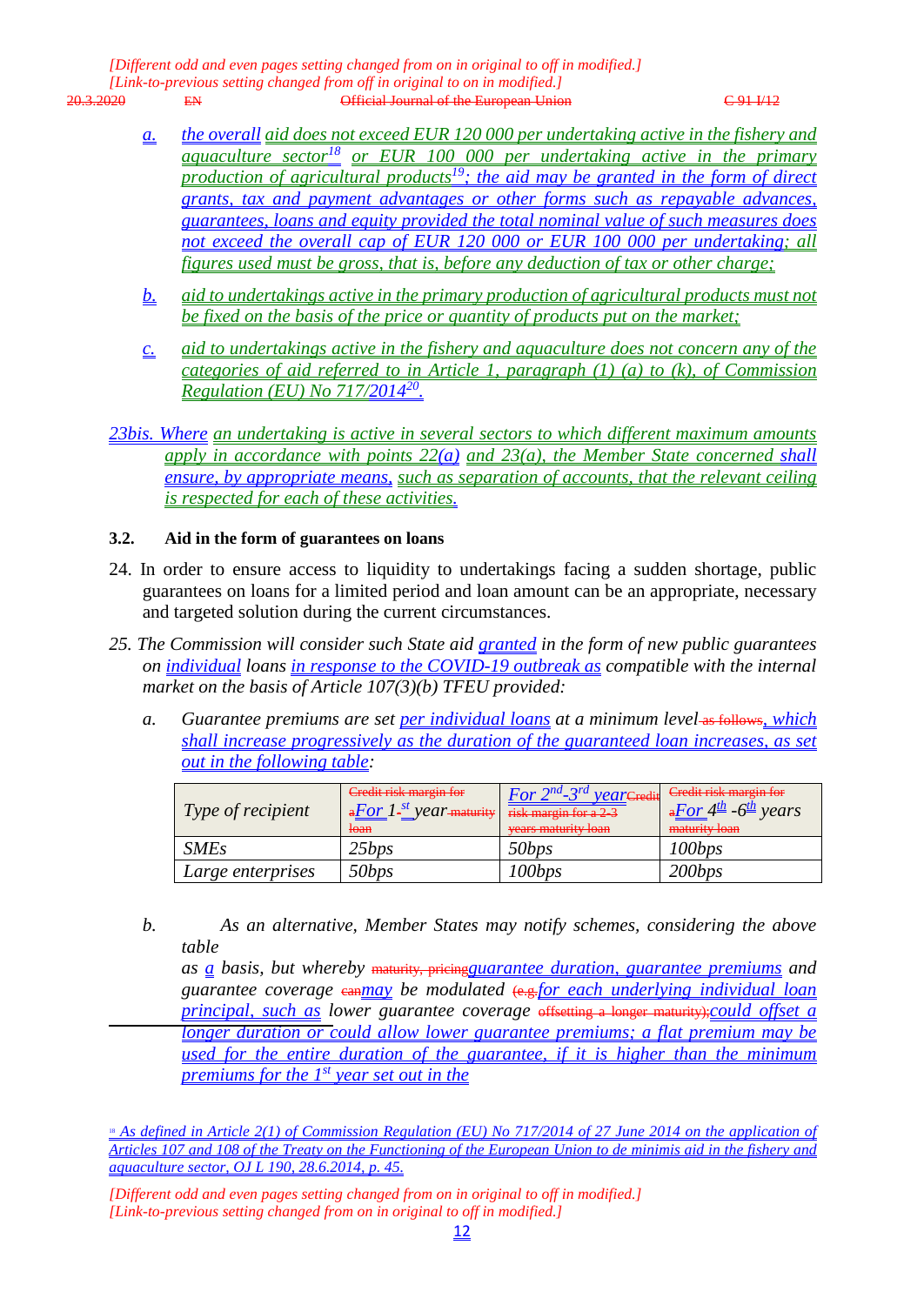*[Different odd and even pages setting changed from on in original to off in modified.] [Link-to-previous setting changed from off in original to on in modified.]* Official Journal of the European Union C 91 I/13

<sup>19</sup> *All products listed in Annex I to the TFEU with the exception of the products of the fisheries and aquaculture sector.*

<sup>20</sup> *Commission Regulation (EC) No (EU) No 717/2014 of 27 June 2014 on the application of Articles 107 and 108 of the Treaty on the Functioning of the European Union to de minimis aid in the fishery and aquaculture sector, OJ L 90, 28.6.2014, p. 45.*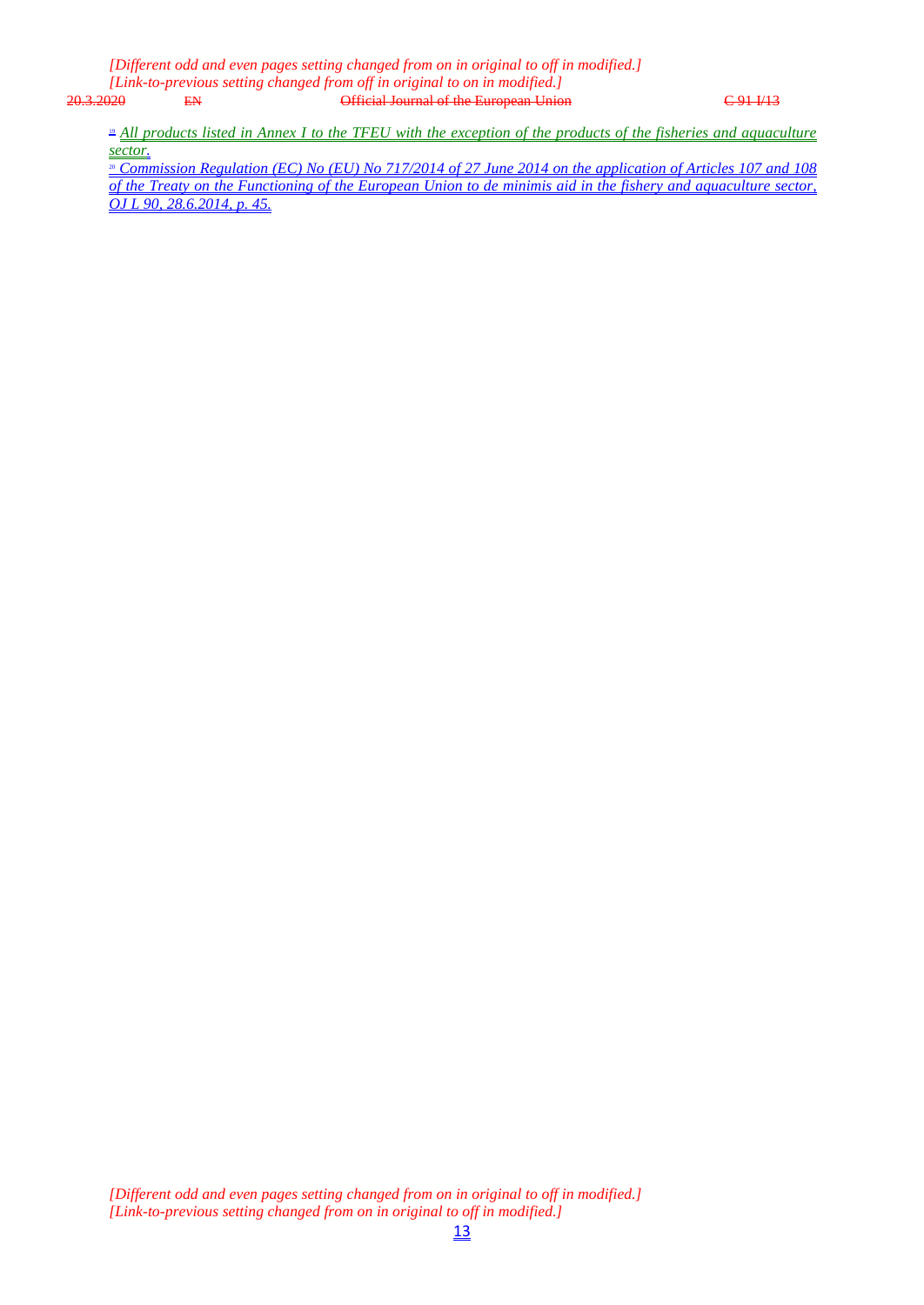*table above for each type of beneficiary, as adjusted according to guarantee duration and guarantee coverage under this paragraph;*

- *c. The guarantee is granted by 31 December 2020 at the latest;*
- d. For loans with a maturity beyond 31 December 2020, the <u>overall</u> amount of the loan principal does*loans per beneficiary shall not exceed:*
	- *i.* the *double* of *the annual wage bill of the beneficiary (including social charges as well as the cost of personnel working on the* undertakings*undertaking's site but formally in the payroll of subcontractors) for 2019, or for the last year available. In the case of undertakings created on or after 1 January 2019, the maximum loan must not exceed the estimated annual wage bill for the first two years in operation; or*
	- *ii. 25% of the beneficiary's total turnover* of the beneficiary *in 2019; or*
	- *iii. with appropriate justification and based on a-self-certification by the beneficiary of its liquidity needs* $\xi^{\frac{22}{2}}$ , the amount of the loan may be increased to cover the *liquidity needs from the moment of granting for the coming 18 months for SMEs and for the coming 12 months for large enterprises.*
- *e. For loans with a maturity until 31 December 2020, the amount of the loan principal may be higher than under point 25(d) with appropriate justification and provided that the proportionality of the aid remains assured;*
- *f. The duration of the guarantee is limited to maximum six years, unless modulated according to point 25 (b), and the public guarantee* does*may not exceed:*
	- *i. 90% of the loan principal where losses are sustained proportionally and under same conditions*, *by the credit institution and the State; or*
	- *ii. 35% of the loan principal, where losses are first attributed to the State and only then to the credit institutions (i.e. a first-loss guarantee); and*
	- *iii. in both of the above cases, when the size of the loan decreases over time, for*  instance because the loan starts to be reimbursed, the guaranteed amount has to*must decrease proportionally;*
- *g. The guarantee* may*shall relate to* both *investment and/or working capital loans;*
- *h.* The guarantee may not be granted to undertakings that were **not** already in difficulty (within the meaning of the General Block Exemption Regulation $\leftarrow^{\{23\}}$ ) on 31 *December 2019*; it may be granted to undertakings that are not in difficulty and/or to undertakings that were not in difficulty on 31 December 2019, but that faced difficulties or entered in difficulty thereafter as a result of the COVID-19 outbreak*.*

#### **3.3. Aid in the form of subsidised interest rates for loans**

26. In order to ensure access to liquidity to undertakings facing a sudden shortage, subsidised interest rates for a limited period and loan amount can be an appropriate,

<sup>(</sup> 22)21 *The liquidity plan may include both working capital and investment costs.*

<sup>(</sup> 23)*<sup>22</sup> As defined in Article 2 (18) of the Commission Regulation (EU) No 651/2014 of 17 June 2014 declaring certain categories of aid compatible with the internal market in application of Articles 107 and 108 of the Treaty* (*, OJ L 187 of 26.6.2014, p. 1*)*.*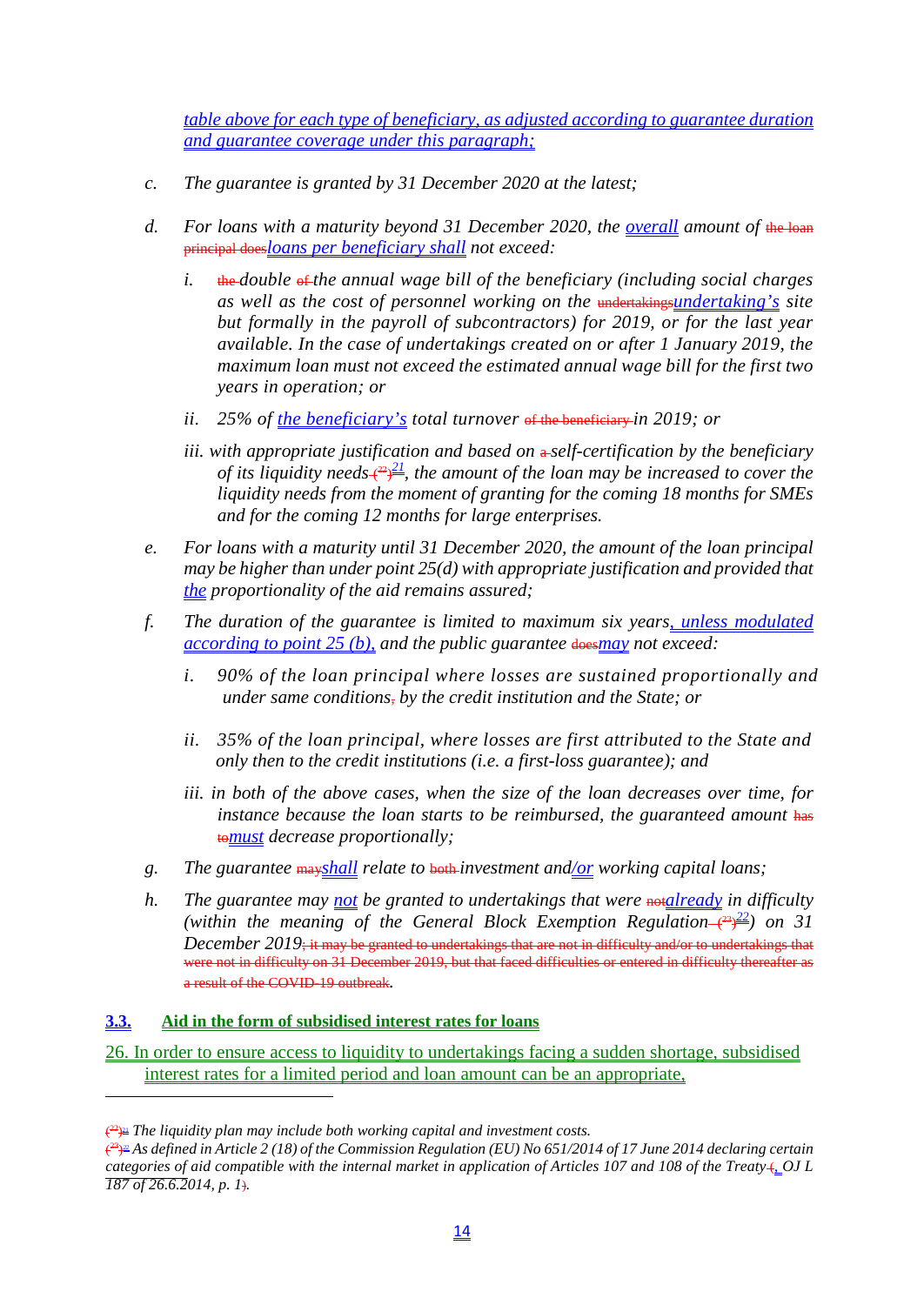3.3. **Aid in the form of subsidised interest rates for loans** 26. In order to ensure access to liquidity to undertakings facing a sudden shortage, subsidised interest rates for a limited period and loan amount can be an appropriate, necessary and targeted solution during the current circumstances. For the same underlying loan principal, aid granted under section 3.2 and section 3.3 cannot be cumulated.

- *27. The Commission will consider State aid in the form of subsidies to public loans in response to the COVID-19 outbreak as compatible with the internal market on the basis of Article 107(3)(b) TFEU provided the following conditions are met:*
	- *a. The loans may be granted at reduced interest rates which are at least equal to the* base rate (1 year IBOR or equivalent as published by the Commission  $(24)$ <sup>23</sup>) *applicable*

| Type of recipient | $\int$ for a $I$ - $\frac{st}{s}$ year maturity $\int$ for a $2^{\frac{nd}{s}}$ -3<br>loan | Credit risk margin   Credit risk margin   Credit risk margin<br>$\frac{1}{2}$ <i>Vear</i> years maturity loan maturity loan <sup>th</sup> <i>Vear</i> | for $a^4$ - $b^4$ - $b^4$ - $b^4$ |
|-------------------|--------------------------------------------------------------------------------------------|-------------------------------------------------------------------------------------------------------------------------------------------------------|-----------------------------------|
| <b>SMEs</b>       | $25bps + \frac{25}{2}$                                                                     | $50bps + \frac{26}{2}$                                                                                                                                | 100bps                            |
| Large enterprises | 50bps                                                                                      | 100bps                                                                                                                                                | 200bps                            |

*on 1 January 2020 plus the credit risk margins as set-out in the table below:*

- b. *As an alternative, Member States may notify schemes, considering the above table as a basis, but whereby* maturity, pricing and guarantee coverage can be modulated (e.g. lower guarantee coverage offsetting a longer maturity);*the loan maturity and the level of credit risk margins may be modulated, such as a flat credit risk margin may be used for the entire duration of the loan, if it is higher than the minimum credit risk margin for the 1st <u>year for each type of beneficiary, as adjusted according to the loan maturity under*</u> *this paragraph26;*
- *c. The loan contracts are signed by 31 December 2020 at the latest and are limited to maximum*  $\frac{6s}{x}$  *years, unless modulated according to point 27 (b);*
- d. For loans with a maturity beyond 31 December 2020, the <u>overall</u> amount of the loan does*loans per beneficiary shall not exceed:*
	- *i.* the *double* of *the annual wage bill of the beneficiary (including social charges as well as the cost of personnel working on the companyindertaking's site but formally in the payroll of subcontractors) for 2019 or for the last year available. In the case of undertakings created on or after 1 January 2019, the maximum loan must not exceed the estimated annual wage bill for the first two years in operation; or*
	- *ii. 25% of the beneficiary's total turnover* of the beneficiary *in 2019; or*

*iii. with appropriate justification and based on self-certification by the*  beneficiary's*beneficiary of its liquidity needs* ( *<sup>27</sup>*)*, the amount of the loan may be increased to cover the liquidity needs from the moment of granting for the coming 18 months for SMEs and for the coming 12 months for large enterprises*.*;*

*<sup>[</sup>Different odd and even pages setting changed from on in original to off in modified.] [Link-to-previous setting changed from on in original to off in modified.]*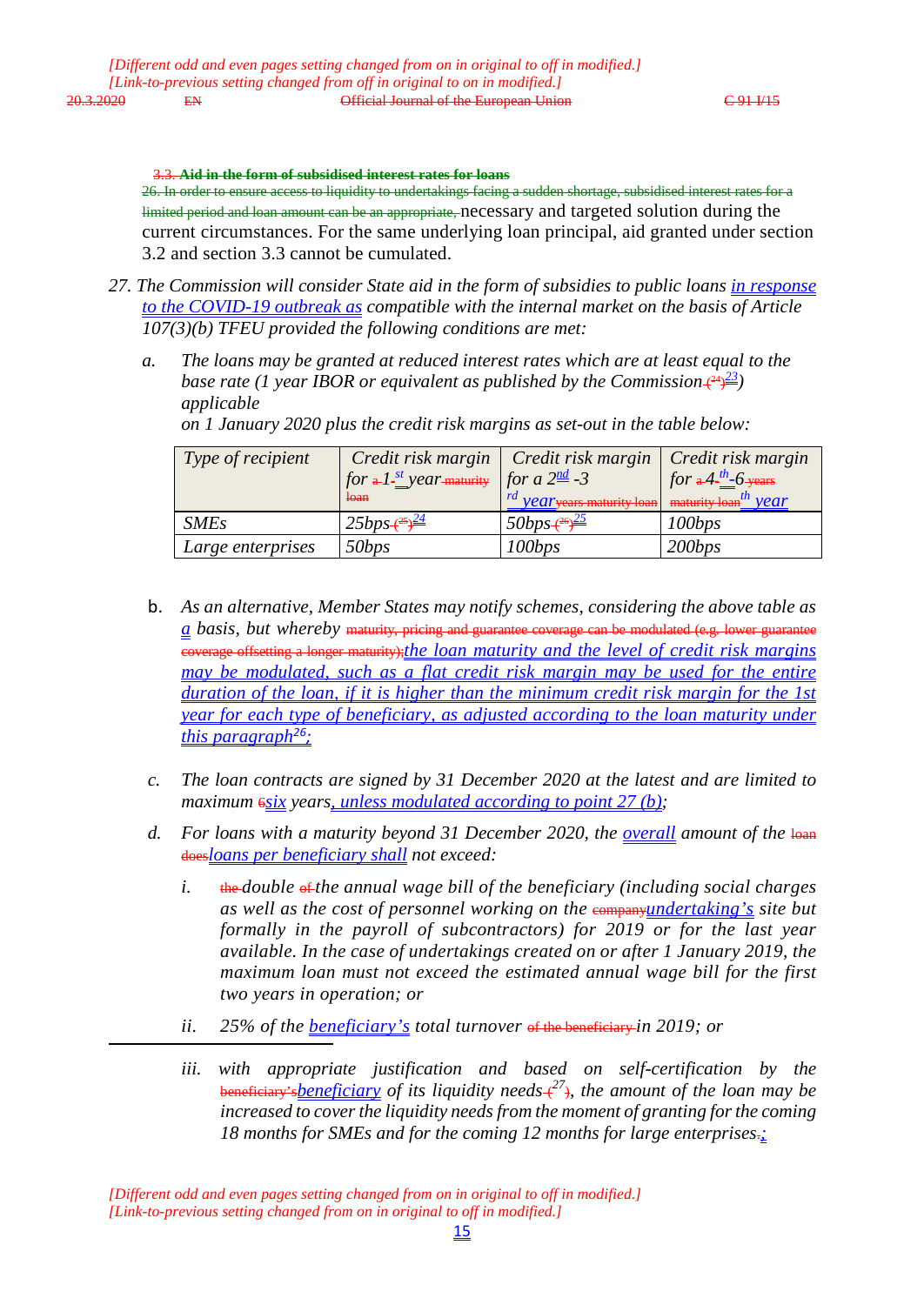e. For loans with a maturity until 31 December 2020, the amount of the loan principal may be higher than under point 27(d) with appropriate justification and provided that proportionality of the aid remains assured.

f. The loan may relate to both investment and working capital needs;

g. The loan may be granted to undertakings that were not in difficulty (within the meaning of the General Block Exemption Regulation (<sup>28</sup>)) on 31 December 2019; it may be granted to undertakings that are not in difficulty and/or to undertakings that were not in difficulty on 31 December 2019, but that faced difficulties or entered in difficulty thereafter as a result of the COVID-19 outbreak.

( 24)23 *Base rates calculated in accordance with the Communication from the Commission on the revision of the method for setting the reference and discount rates (OJ C 14, 19.01.2008, p.6.) and published on the website of DG Competition at https://ec.europa.eu/competition/state\_aid/legislation/reference\_rates.html.*

*<sup>24</sup> The minimum all in interest rate (base rate plus the credit risk margins) should be at least 10bps per year.*

(*25*) *The minimum all in interest rate (base rate plus the credit risk margins) should be at least 10bps per year.* (*26*) *The minimum all in interest rate (base rate plus the credit risk margins) should be at least 10bps per year.*

(*27*) *The liquidity needs may include both working capital and investment costs.*

<sup>(&</sup>lt;sup>28</sup>) As defined in Article 2 (18) of the Commission Regulation (EU) No 651/2014 of 17 June 2014 declaring certain categories of aid compatible with the internal market in application of Articles 107 and 108 of the Treaty (OJ L 187 of 26.6.2014, p. 1).

*<sup>[</sup>Different odd and even pages setting changed from on in original to off in modified.] [Link-to-previous setting changed from on in original to off in modified.]*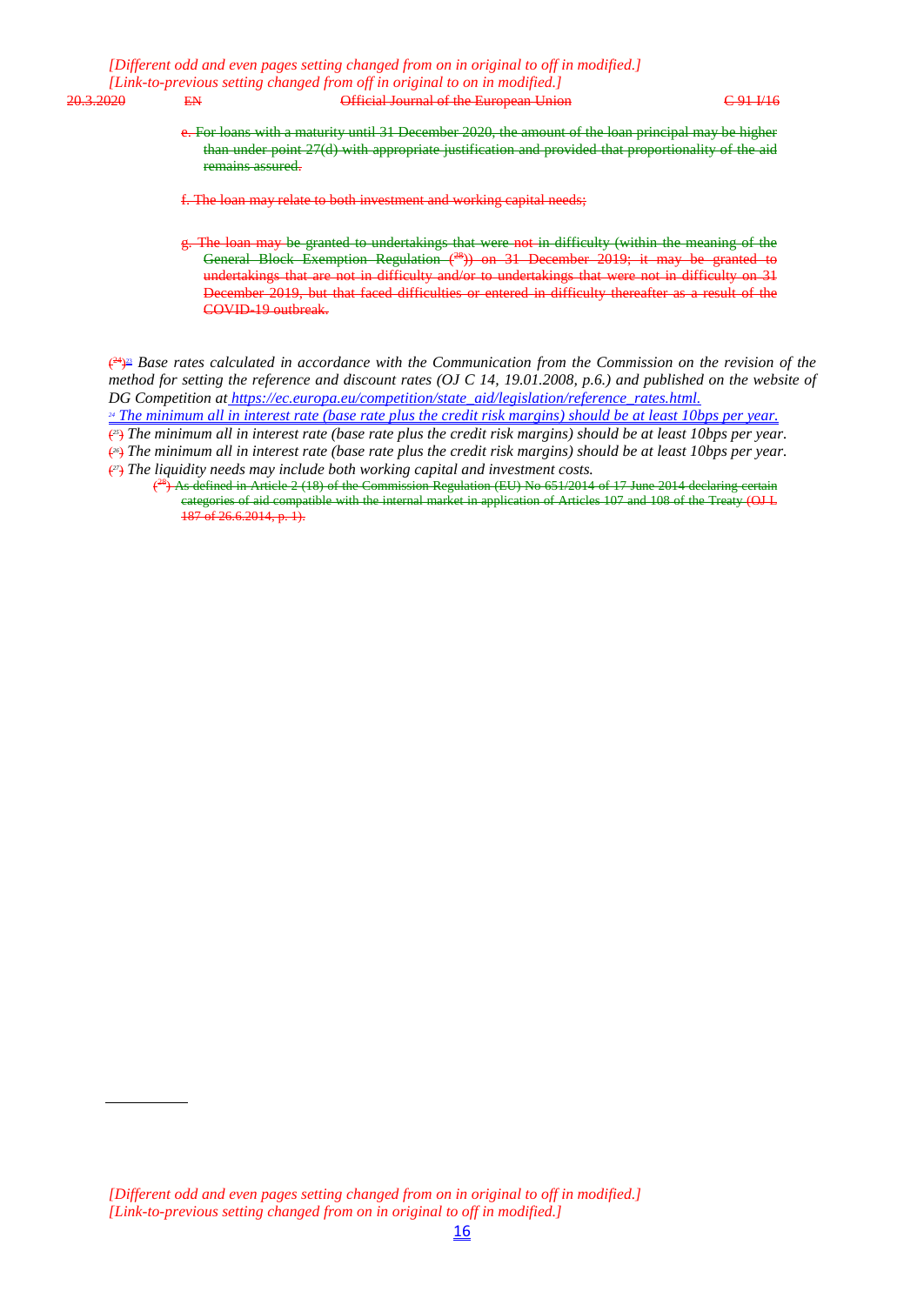- *e. For loans with a maturity until 31 December 2020, the amount of the loan principal per beneficiary may be higher than under point 27(d) with appropriate justification and provided that the proportionality of the aid remains assured;*
- *f. The loan shall relate to investment and/or working capital needs;*
- *g. The loan may not be granted to undertakings that were already in difficulty (within the meaning of the General Block Exemption Regulation28) on 31 December 2019.*

#### **3.4.Aid in the form of guarantees and loans channelled through credit institutions or other financial institutions**

- 28. Aid in the form of public guarantees and reduced interest rates pursuant to section 3.2 and section 3.3 of this Communication can be provided to the undertakings facing a sudden liquidity shortage directly or through credit institutions and other financial institutions as financial intermediaries. In the latter case, the conditions set out below must be complied with.
- 29. While such aid is directly targeting undertakings facing a sudden liquidity shortage and not credit institutions or other financial institutions, it may also constitute an indirect advantage to the latter. Nevertheless, such indirect aid does not have the objective to preserve or restore the viability, liquidity or solvency of the credit institutions. As a result, the Commission considers that such aid should not be qualified as extraordinary public financial support according to Article 2(1) No 28 BRRD and Article 3(1) No 29 SRM-R, and should not be assessed under the State aid rules applicable to the banking sector $\leftarrow^{29}$ .
- 30. In any event, it is appropriate to introduce certain safeguards in relation to the possible indirect aid in favour of the credit institutions or other financial institutions to limit undue distortions to competition.
- 31. The credit institutions or other financial institutions should, to the largest extent possible, pass on the advantages of the public guarantee or subsidised interest rates on loans to the final beneficiaries. The financial intermediary shall be able to demonstrate that it operates a mechanism that ensures that the advantages are passed on to the largest extent possible to the final beneficiaries in the form of higher volumes of financing, riskier portfolios, lower collateral requirements, lower guarantee premiums or lower interest rates. When there is a legal obligation to extend the maturity of existing loans for SMEs no guarantee fee may be charged.

# **3.5. Short-term export credit insurance**

32. The Communication from the Commission on short-term export-credit insurance (<sup>30</sup>) (the  $\frac{1}{2}$ "*STEC"*) stipulates*provides* that marketable risks cannot *shall not* be covered by export-credit insurance with the support of Member States.  $\xi^4$  As a consequence of the current <del>outbreak, it</del> cannot be excluded that, in certain*COVID-19 outbreak and after having conducted the public consultation on the availability of short-term*

*<sup>28</sup> As defined in Article 2 (18) of the Commission Regulation (EU) No 651/2014 of 17 June 2014 declaring certain categories of aid compatible with the internal market in application of Articles 107 and 108 of the Treaty, OJ L 187 of 26.6.2014, p. 1.*

 $\approx$  See point 6 of this Temporary Framework.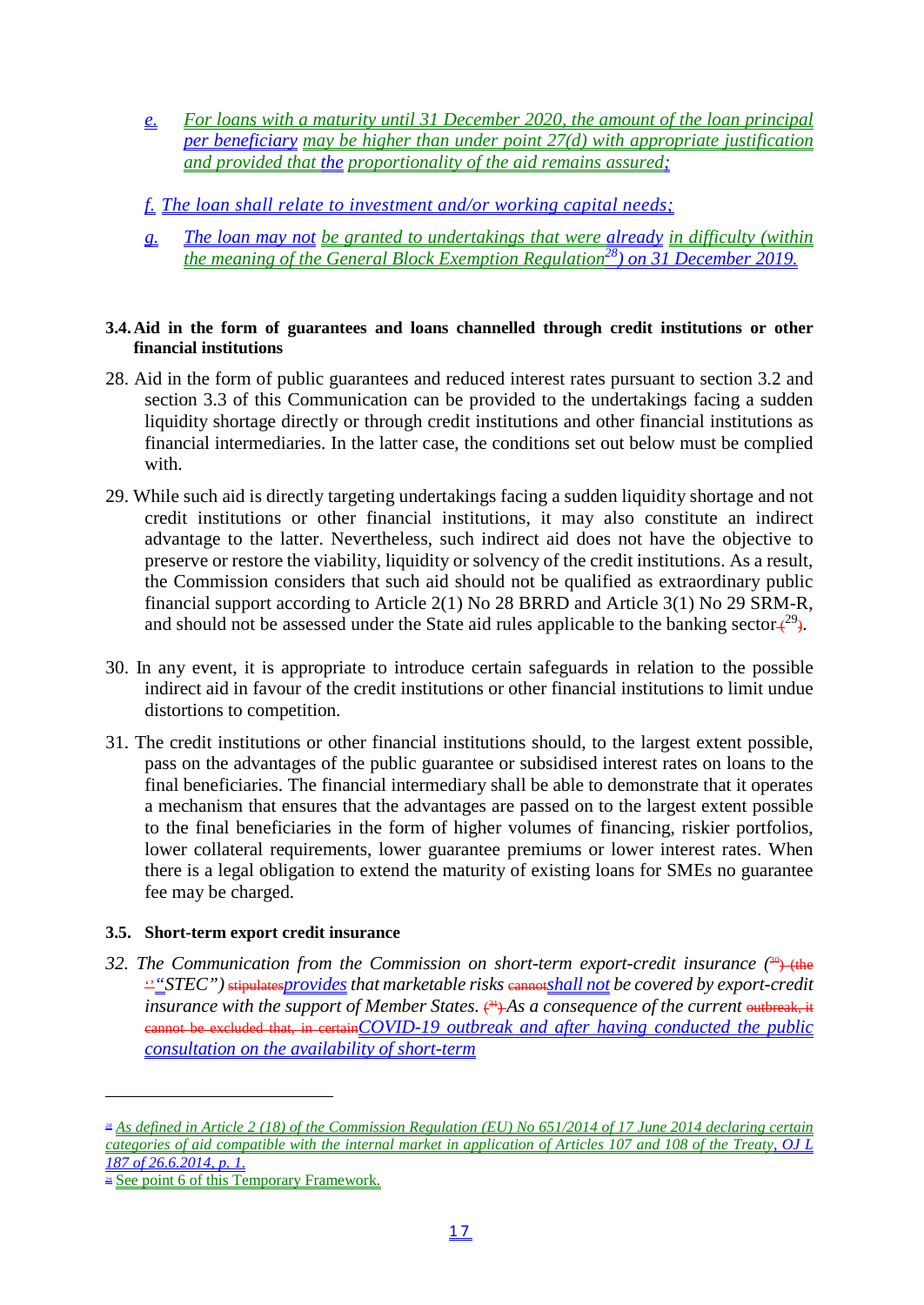countries*export-credit insurance for exports to all currently marketable risk countries, the Commission found that there is a lack of sufficient private insurance capacity for shortterm export credits in general and that the cover for marketable risks* could be*is temporarily*  unavailable. <del>(<sup>32</sup>)</del>

- 33. In this context, Member States may demonstrate the lack of market by providing sufficient evidence of the unavailability of cover for the risk in the private insurance market. Use of the exemption concerning non-marketable risks envisaged in paragraph 18(d) of the STEC will in any case be considered justified, if:
	- a. a large well-known international private export credits insurer and a national credit insurer produce evidence of the unavailability of such cover; or
	- b. at least four well-established exporters in the Member State produce evidence of refusal of cover from insurers for specific operations.
- 33. *In that context, the Commission considers all commercial and political risks associated with exports to the countries listed in the Annex to STEC as temporarily non-marketable until 31 December 2020.30*

# *3.6. Aid for COVID-19 relevant research and development*

- *34. Beyond the existing possibilities based on Article 107(3)(c) TFEU, it is essential to facilitate COVID-19 relevant research and development (R&D) to address the current emergency health crisis.*
- *35. The Commission will consider compatible with the internal market aid for R&D projects carrying out COVID-19 and other antiviral relevant research31 including projects having received a COVID-19-specific Seal of Excellence quality label under the Horizon 2020 SME-instrument, provided that all the following conditions are met:*
	- *a. The aid is granted in the form of direct grants, repayable advances or tax advantages by 31 December 2020;*
	- *b. For R&D projects started as of 1 February 2020 or for projects having received a COVID-19-specific Seal of Excellence,, the aid is deemed to have an incentive effect; for projects started before 1 February 2020, the aid is deemed to have an incentive effect, if the aid is necessary to accelerate or widen the scope of the project. In such cases, only the additional costs in relation to the acceleration efforts or the widened scope shall be eligible for aid;*
	- *c. Eligible costs may refer to all the costs necessary for the R&D project during its duration, including amongst others, personnel costs, costs for digital and computing equipment, for diagnostic tools, for data collection and processing tools, for R&D services, for pre-clinical and clinical trials (trial phases I-IV), for obtaining, validating and defending patents and other intangible assets, for obtaining the conformity assessments and/or authorisations necessary for the marketing of new and improved vaccines and medicinal products, medical devices, hospital and medical equipment, disinfectants, and personal protective equipment; phase-IV trials are eligible as long as they allow further scientific or technological advance;*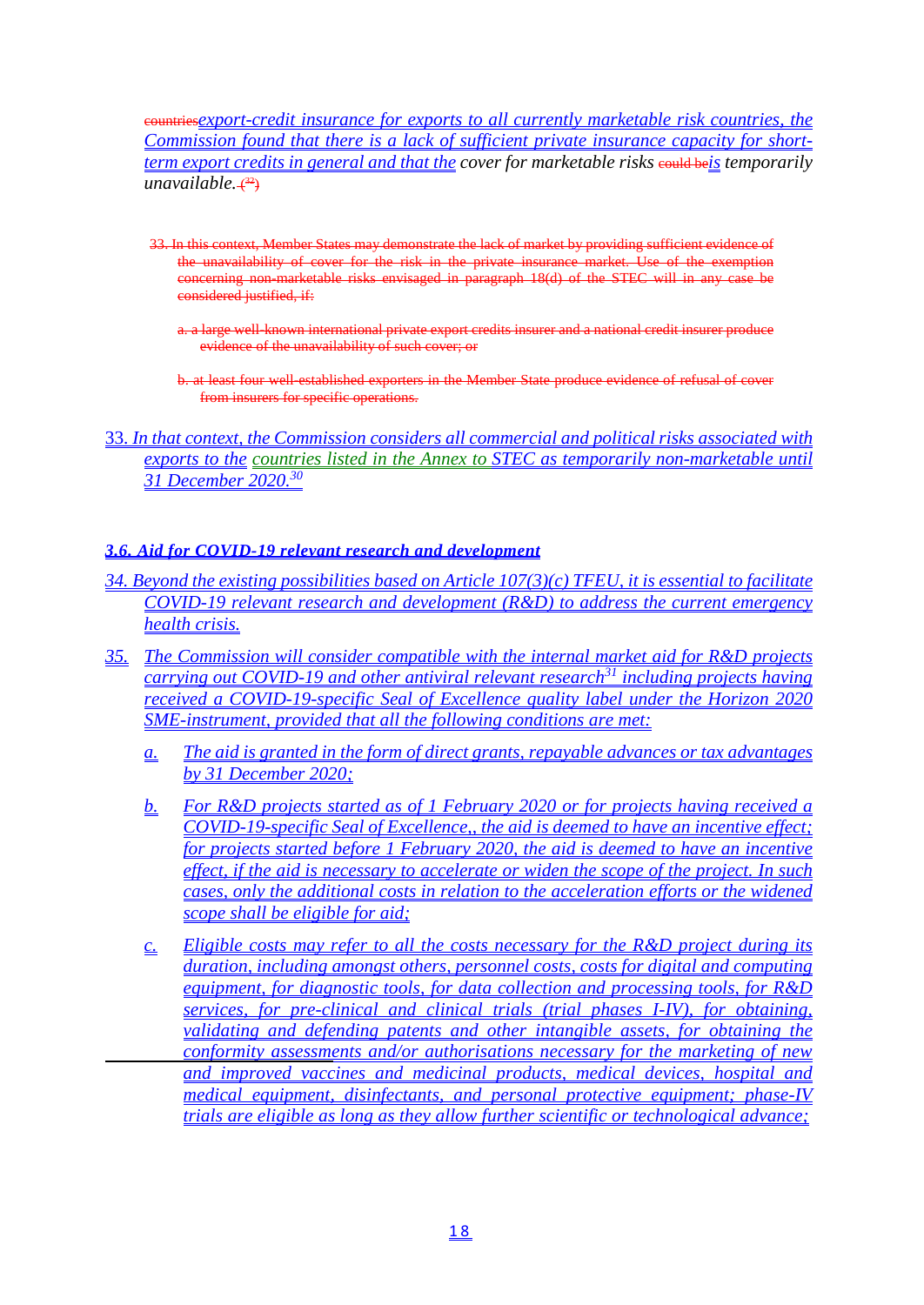<sup>30</sup> *Communication from the Commission amending the Annex to the Communication from the Commission to the Member States on the application of Articles 107 and 108 of the Treaty on the Functioning of the European Union to short-term export-credit insurance, C(2020)2044 final of 27 March 2020, OJ C 101I of 28.3.2020, p1. <sup>31</sup> COVID-19 and other antiviral relevant research includes research into vaccines, medicinal products and treatments, medical devices and hospital and medical equipment, disinfectants, and protective clothing and equipment, and into relevant process innovations for an efficient production of the required products.*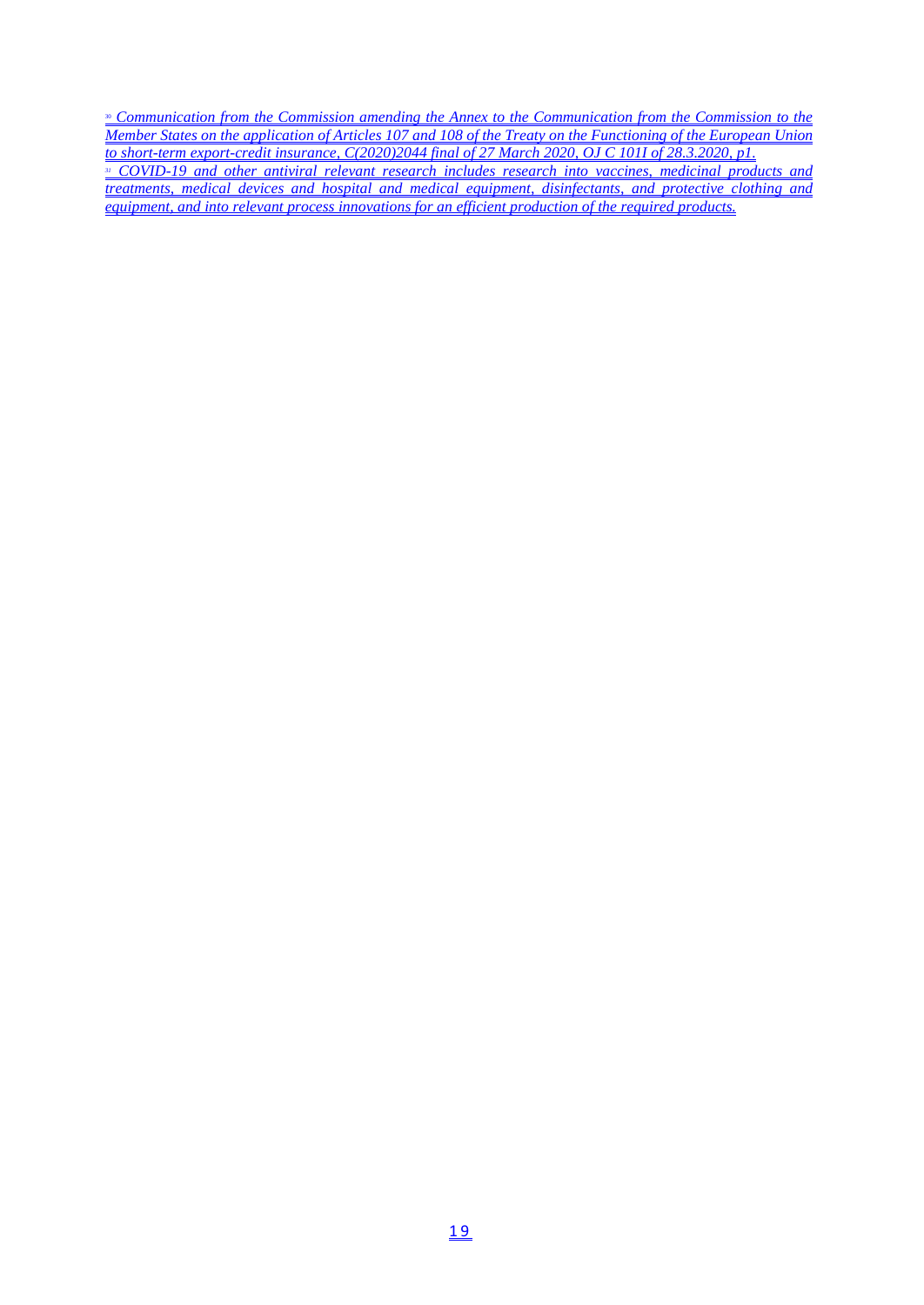- *d. The aid intensity for each beneficiary may cover 100% of eligible costs for fundamental research and shall not exceed 80% of eligible costs for industrial research and experimental development;32*
- *e. The aid intensity for industrial research and experimental development may be increased by 15 percentage points, if more than one Member State supports the research project, or it is carried out in cross-border collaboration with research organisations or other undertakings;*
- *f. Aid under this measure may be combined with support from other sources for the same eligible costs, provided the combined aid does not exceed the ceilings defined under points (d) and (e) above;*
- *g. The aid beneficiary shall commit to grant non-exclusive licences under nondiscriminatory market conditions to third parties in the EEA;*
- *h. Aid may not be granted to undertakings that were already in difficulty (within the meaning of the General Block Exemption Regulation33) on 31 December 2019.*

# *3.7. Investment aid for testing and upscaling infrastructures*

- *36. Beyond the existing possibilities based on Article 107(3)(c) TFEU, it is essential to support testing and upscaling infrastructures that contribute to develop COVID-19 relevant products.*
- *37. The Commission will therefore consider investment aid for the construction or upgrade of testing and upscaling infrastructures required to develop, test and upscale, up to first industrial deployment prior to mass production, COVID-19 relevant products as outlined in section 3.8 compatible with the internal market provided the following conditions are met:*
	- *a. The aid is granted for the construction or upgrade of testing and upscaling infrastructures required to develop, test and upscale, up to first industrial deployment prior to mass production, COVID-19 relevant medicinal products (including vaccines) and treatments, their intermediates, active pharmaceutical ingredients and raw materials; medical devices, hospital and medical equipment (including ventilators and protective clothing and equipment as well as diagnostic tools) and necessary raw materials; disinfectants and their intermediary products and raw chemical materials necessary for their production; as well as data collection/processing tools;*
	- *b. The aid is granted in the form of direct grants, tax advantages or repayable advances by 31 December 2020;*
	- *c. For projects started as of 1 February 2020, the aid is deemed to have an incentive effect; for projects started before 1 February 2020, the aid is deemed to have an*

*<sup>32</sup> As defined in paragraph (84), (85) and (86) of Article 2 of the Commission Regulation (EU) No 651/2014 of 17 June 2014 declaring certain categories of aid compatible with the internal market in application of Articles 107 and 108 of the Treaty, OJ L 187 of 26.6.2014, p. 1.*

*<sup>33</sup> As defined in Article 2 (18) of the Commission Regulation (EU) No 651/2014 of 17 June 2014 declaring certain categories of aid compatible with the internal market in application of Articles 107 and 108 of the Treaty, OJ L 187 of 26.6.2014, p. 1.*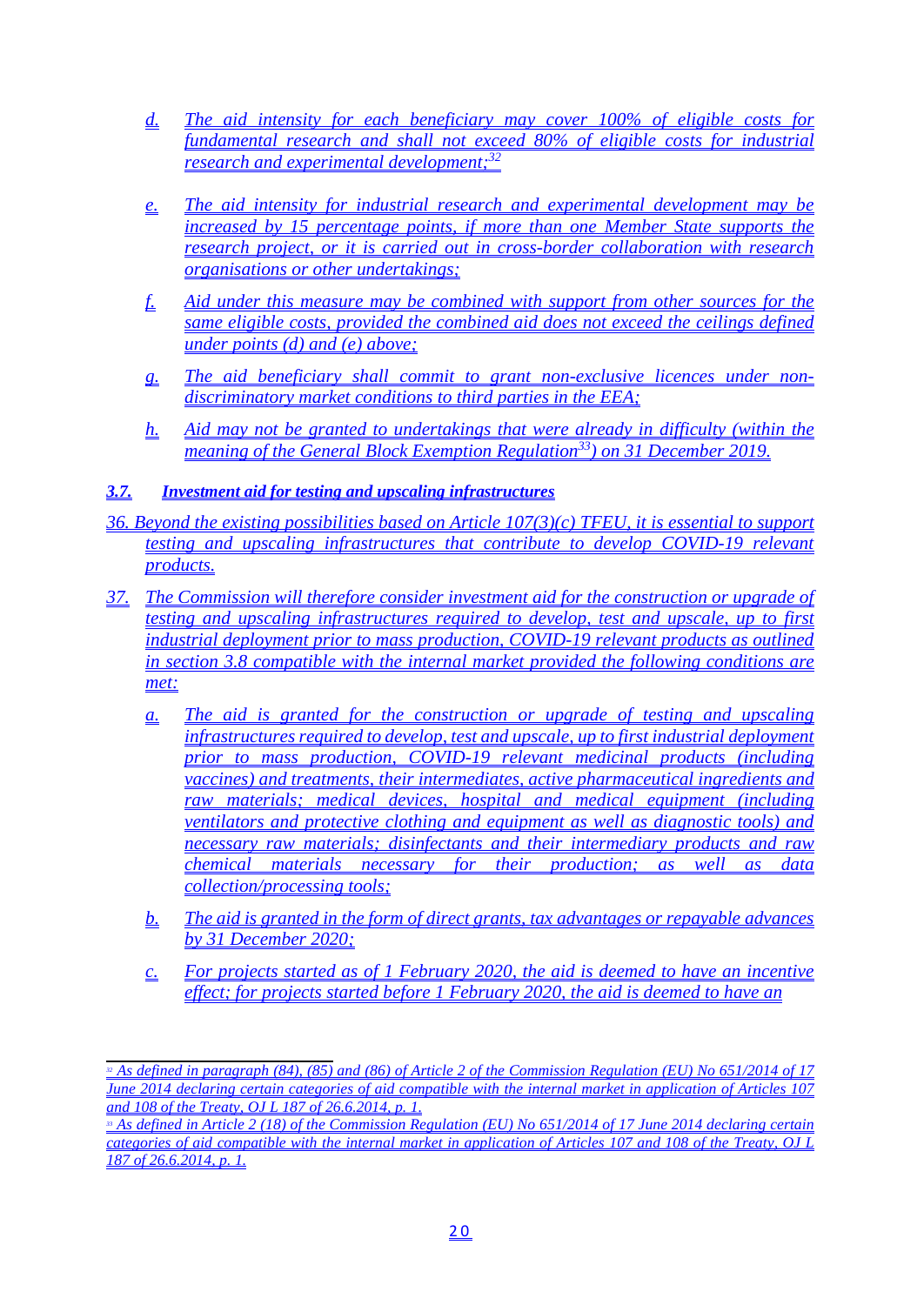*incentive effect, if the aid is necessary to accelerate or widen the scope of the project. In such cases, only the additional costs in relation to the acceleration efforts or the widened scope shall be eligible for aid;*

- *d. The investment project shall be completed within six months after the date of granting the aid. An investment project is considered completed when it is accepted by the national authorities as completed. Where the six-month deadline is not met, per month of delay, 25% of the amount of aid awarded in form of direct grants or tax advantages shall be reimbursed, unless the delay is due to factors outside the control of the aid beneficiary. Where the deadline is respected, aid in the form of repayable advances is transformed into grants; if not, the repayable advance is reimbursed in equal annual instalments within five years after the date of granting the aid;*
- *e. Eligible costs are the investment costs necessary for setting up the testing and upscaling infrastructures required to develop the products listed in point (a) above. The aid intensity shall not exceed 75% of the eligible costs;*
- *f. The maximum allowable aid intensity of the direct grant or tax advantage may be increased by an additional 15 percentage points, either if the investment is concluded within two months after the date of aid granting or date of application of the tax advantage, or if the support comes from more than one Member State. If the aid is granted in form of a repayable advance, and the investment is completed within two months, or if the support comes from more than one Member State, an additional 15 percentage points may be granted;*
- *g. The aid under this measure shall not be combined with other investment aid for the same eligible costs;*
- *h. A loss cover guarantee may be granted in addition to a direct grant, tax advantage or repayable advance, or as an independent aid measure. The loss cover guarantee is issued within one month after the undertaking applied for it; the amount of loss to be compensated is established five years after completion of the investment. The compensation amount is calculated as the difference between sum of investment costs, reasonable profit of 10% p.a. on the investment cost over five years, and operating cost on the one hand, and the sum of the direct grant received, revenues over the five year period, and the terminal value of the project;*
- *i.* The price charged for the services provided by the testing and upscaling *infrastructure shall correspond to the market price;*
- *j. The testing and upscaling infrastructures shall be open to several users and be granted on a transparent and non-discriminatory basis. Undertakings, which have financed at least 10 % of the investment costs may be granted preferential access under more favourable conditions;*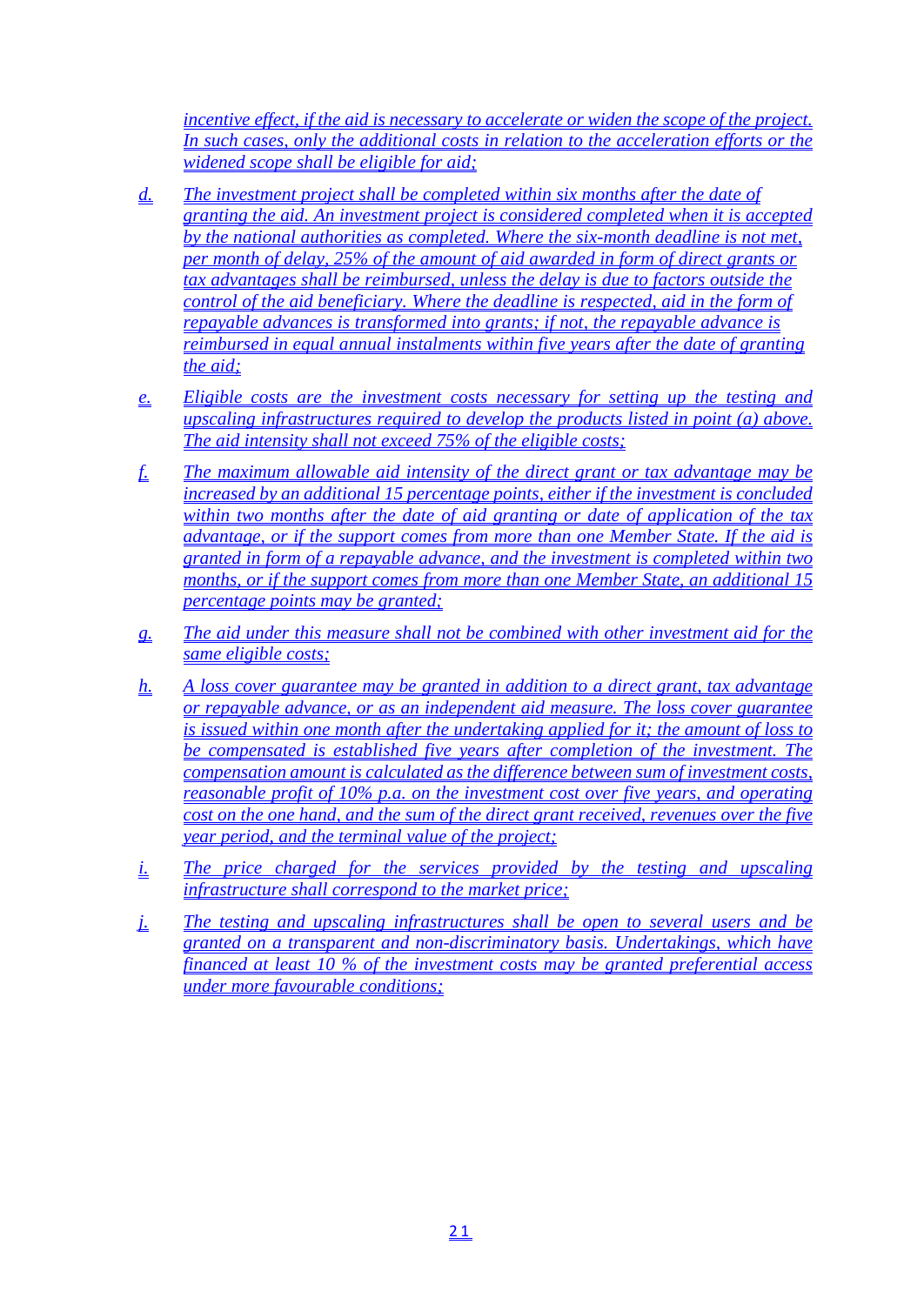*k. Aid may not be granted to undertakings that were already in difficulty (within the meaning of the General Block Exemption Regulation34) on 31 December 2019.*

# *3.8. Investment aid for the production of COVID-19 relevant products*

- *38. Beyond the existing possibilities based on Article 107(3)(c) TFEU, it is essential to facilitate the production of COVID-19 relevant products. This includes: relevant medicinal products (including vaccines) and treatments, their intermediates, active pharmaceutical ingredients and raw materials; medical devices, hospital and medical equipment (including ventilators, protective clothing and equipment as well as diagnostic tools) and necessary raw materials; disinfectants and their intermediary products and raw chemical materials necessary for their production; data collection/processing tools.*
- *39. The Commission will consider investment aid for the production of COVID-19 relevant products compatible with the internal market provided the following conditions are met:*
	- *a. The investment aid is granted for the production of COVID-19 relevant products, such as medicinal products (including vaccines) and treatments, their intermediates, active pharmaceutical ingredients and raw materials; medical devices, hospital and medical equipment (including ventilators, protective clothing and equipment as well as diagnostic tools) and necessary raw materials; disinfectants and their intermediary products and raw chemical materials necessary for their production; data collection/processing tools;*
	- *b. The aid is granted in the form of direct grants, tax advantages or repayable advances by 31 December 2020;*
	- *c. For projects started as of 1 February 2020, the aid is deemed to have an incentive effect; for projects started before 1 February 2020, the aid is deemed to have an incentive effect, if the aid is necessary to accelerate or widen the scope of the project. In such cases, only the additional costs in relation to the acceleration efforts or the widened scope shall be eligible for aid;*
	- *d. The investment project is completed within six months after the date of granting the aid. An investment project is considered completed when it is accepted by the national authorities as completed. Where the six-month deadline is not met, per month of delay, 25% of the amount of aid awarded in form of direct grants or tax advantages is to be reimbursed, unless the delay is due to factors outside the control of the aid beneficiary. Where the deadline is respected, aid in the form of repayable advances is transformed into grants; if not, the repayable advance is reimbursed in equal annual instalments within five years after the date of granting the aid;*
	- *e. Eligible costs relate to all investment costs necessary for the production of the products listed in point (a) and to the costs of trial runs of the new production facilities. The aid intensity shall not exceed 80% of the eligible costs;*

*<sup>34</sup> As defined in Article 2 (18) of the Commission Regulation (EU) No 651/2014 of 17 June 2014 declaring certain categories of aid compatible with the internal market in application of Articles 107 and 108 of the Treaty, OJ L 187 of 26.6.2014, p. 1.*

*f. The maximum allowable aid intensity of the direct grant or tax advantage may be increased by an additional 15 percentage points, either if the investment is concluded within two months after the date of the aid granting or the date of application of the*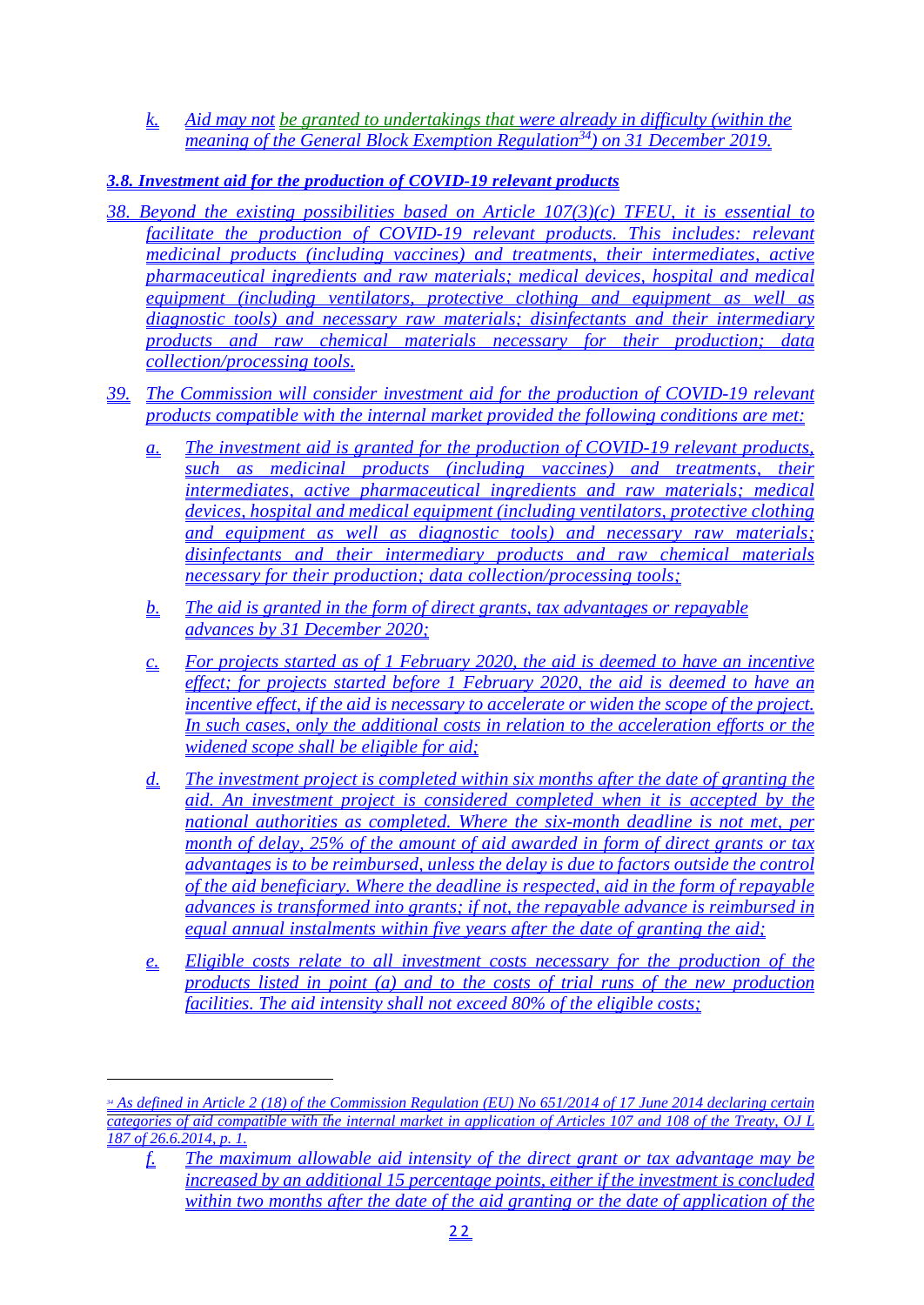*tax advantage, or if the support comes from more than one Member State. If the aid is granted in the form of a repayable advance and the investment is completed within two months or if the support comes from more than one Member State an additional 15 percentage points may be granted;*

- *g. Aid under this measure shall not be combined with other investment aid for the same eligible costs;*
- *h. A loss cover guarantee may be granted in addition to a direct grant, tax advantage or repayable advance or as an independent aid measure. The loss cover guarantee is issued within one month after the undertaking applied for it; the amount of loss to be compensated is established five years after completion of the investment. The compensation amount is calculated as the difference between sum of investment costs, reasonable profit of 10% p.a. on the investment cost over five years, and operating cost on the one hand, and the sum of the direct grant received, revenues over the five year period, and the terminal value of the project;*
- *i. Aid may not be granted to undertakings that were already in difficulty (within the meaning of the General Block Exemption Regulation*<sup>35</sup>) on 31 December 2019.
- *3.9. Aid in form of deferrals of tax and/or of social security contributions*
- *40. Deferrals of payment of taxes and/or of social security contributions may be a valuable tool to reduce the liquidity constraints of undertakings (including self-employed individuals) and preserve employment. Where such deferrals are of a general application and do not favour certain undertakings, or the production of certain goods, they do not fall within the scope of Article 107(1) TFEU. If they are restricted for example to certain sectors, regions or types of undertakings, they involve aid within the meaning of Article 107(1) TFEU.36*
- *41. The Commission will consider compatible with the internal market on the basis of Article 107(3)(b) TFEU aid schemes that consist in temporary deferrals of taxes or of social security contributions which apply to undertakings (including self-employed individuals) that are particularly affected by the COVID-19 outbreak, for example in specific sectors, regions or of a certain size. This applies also to measures provided for in relation to fiscal and social security obligations intended to ease the liquidity constraints faced by the beneficiaries, included but not limited to the deferral of payments due in instalments, easier access to tax debt payment plans and of the granting of interest free periods, suspension of tax debt recovery, and expedited tax refunds. The aid shall be granted before 31 December 2020 and the end date for the deferral shall not be later than 31 December 2022.*

*<sup>35</sup> As defined in Article 2 (18) of the Commission Regulation (EU) No 651/2014 of 17 June 2014 declaring certain categories of aid compatible with the internal market in application of Articles 107 and 108 of the Treaty, OJ L 187 of 26.6.2014, p. 1.*

*<sup>36</sup> See also point 118 of the Commission Notice on the notion of State aid as referred to in Article 107(1) of the Treaty on the Functioning of the European Union C/2016/2946, OJ C 262, 19.7.2016, p. 1–50.*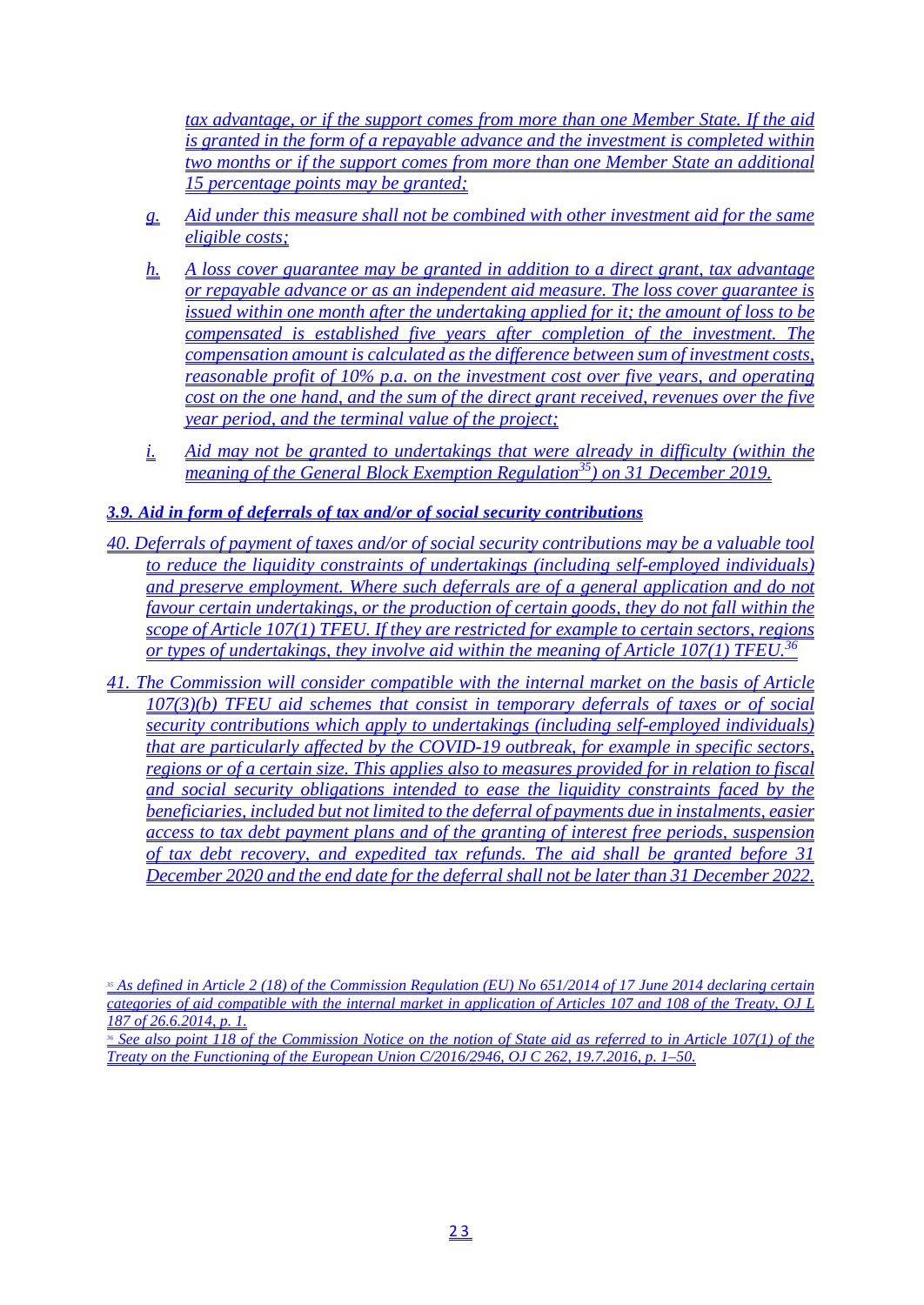# *3.10. Aid in form of wage subsidies for employees to avoid lay-offs during the COVID-19 outbreak*

- *42. In order to preserve employment, Member States may envisage contributing to the wage costs of undertakings (including self-employed individuals), which, due to the COVID-19 outbreak, would otherwise lay off personnel. If such support schemes apply to the whole*  economy, they fall outside the scope of Union State aid control. If they provide *undertakings with a selective advantage, which can happen if they are restricted to certain sectors, regions or types of undertakings, they involve aid within the meaning of Article 107(1) TFEU.*
- *43. If such measures constitute aid, the Commission will consider them compatible with the internal market on the basis of Article 107(3)(b) TFEU provided the following conditions are met:*
	- *a. The aid is aimed at avoiding lay-offs during the COVID-19 outbreak;*
	- *b. The aid is granted in the form of schemes to undertakings in specific sectors, regions or of a certain size that are particularly affected by the COVID-19 outbreak;*
	- *c. The wage subsidy is granted over a period of not more than twelve months after the application for aid, for employees that would otherwise have been laid off as a consequence of the suspension or reduction of business activities due to the COVID-19 outbreak, and subject to the condition that the benefitting personnel is maintained in continuous employment for the entire period for which the aid is granted;*
	- *d. The monthly wage subsidy shall not exceed 80% of the monthly gross salary (including employer's social security contributions) of the benefitting personnel. Member States may also notify, in particular in the interest of low wage categories, alternative calculation methods of the aid intensity, such as using the national wage average or minimum wage, provided the proportionality of the aid is maintained;*
	- *e. The wage subsidy may be combined with other generally available or selective employment support measures, provided the combined support does not lead to overcompensation of the wage costs of the personnel concerned. Wage subsidies may further be combined with tax deferrals and deferrals of social security payments.*

# **4. MONITORING AND REPORTING**

34*44. Except aid granted under section 3.9 and 3.10, Member States must publish relevant*  information—( $33\frac{37}{2}$  on each individual aid granted under this Communication on the comprehensive State aid website within 12 months from the moment of granting.

( 33) *<sup>37</sup> Referring to information required in Annex III of the Commission Regulation (EU) No. 651/2014 of 17 June 2014 and of Annex III of the Commission Regulation (EU) No 702/2014 and Annex III of the Commission Regulation (EU) No 1388/2014 of 16 December 2014. For repayable advances, guarantees, loans, and other forms the nominal value of the underlying instrument may be inserted per beneficiary. For tax and payment advantages, the aid amount of the individual aid may be indicated in ranges.*

<sup>&</sup>lt;sup>(29</sup>) See point 6 of this Temporary Framework.

 $\epsilon$  $\overrightarrow{9}$  OJ C 392, 19.12.2012, p.1.

 $\epsilon$ 31) Marketable risks are commercial and political risks on public and non-public debtors established in countries listed in the Annex to the STEC, with a maximum risk period of less than two years.

 $\epsilon$ Section 4.2 of the STEC describes the exceptions to the definition of marketable risks for temporarily marketable risk, while section 4.3 sets out conditions for providing cover for temporarily non-marketable risks. Section 5 sets out the procedural requirements, in particular when a notification is required and what level of proof is required.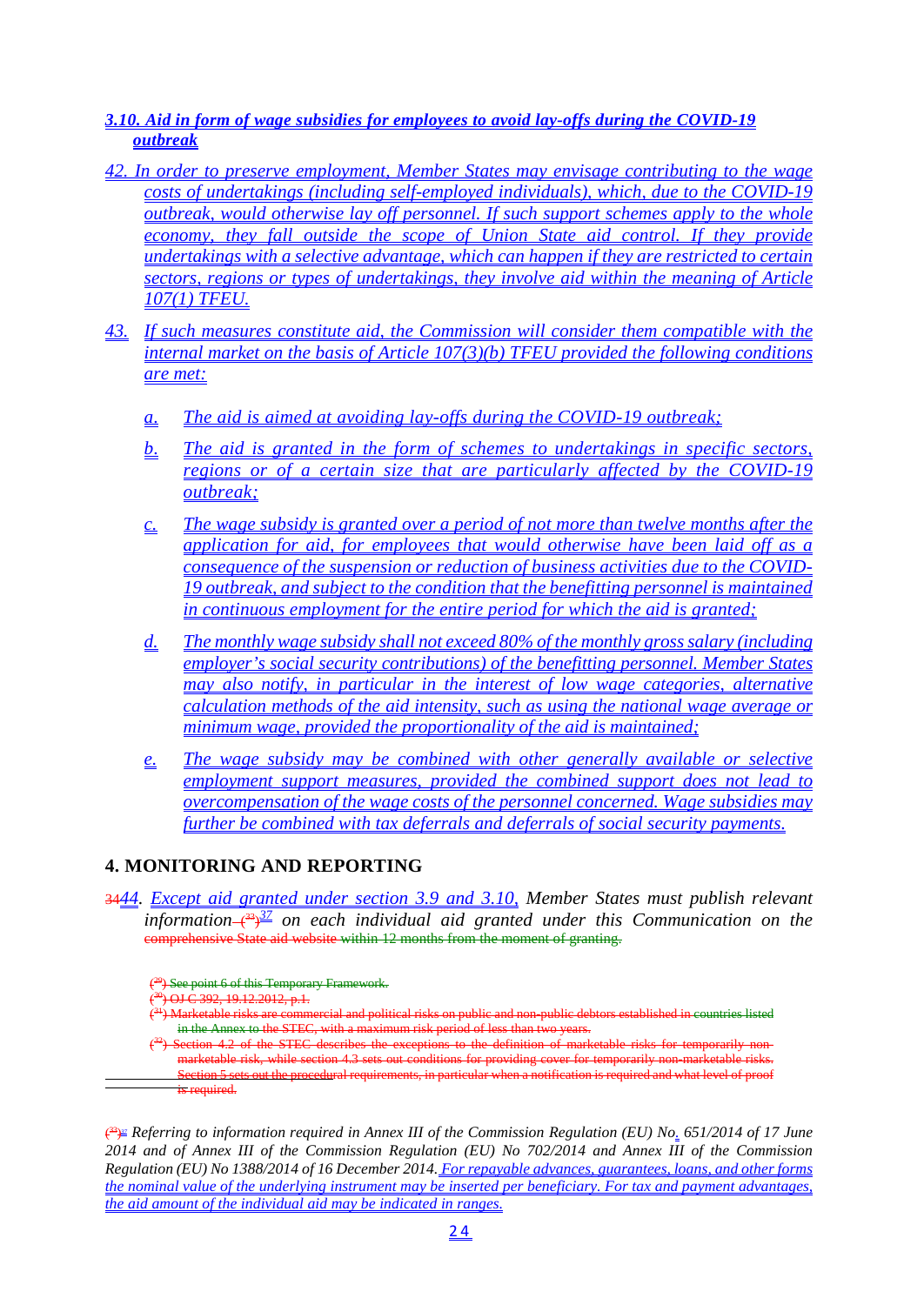*comprehensive State aid website or Commission's IT tool<sup>38</sup> within 12 months from the moment of granting.*

- 3545. Member States must submit annual reports to the Commission.  $(34)$ 
	- 36. 46. By 31 December 2020, Member States must provide the Commission with a list of measures put in place on the basis

of schemes approved based on this Communication.

- 3747. Member States must ensure that detailed records regarding the granting of aid provided for by this Communication are maintained. Such records, which must contain all information necessary to establish that the necessary conditions have been observed, must be maintained for 10 years upon granting of the aid and be provided to the Commission upon request.
- 3848. The Commission may request additional information regarding the aid granted, to verify whether the conditions laid down in the Commission decision approving the aid measure have been met.

# **5. FINAL PROVISIONS**

- 3949. The Commission applies this Communication from 19 March 2020, having regard to the economic impact of COVID-19 outbreak, which required immediate action. This Communication is justified by the current exceptional circumstances and will not be applied after 31 December 2020. The Commission may review it before that date on the basis of important competition policy or economic considerations. Where this would be helpful, the Commission may also provide further clarifications of its approach to particular issues.
	- 40. 50. The Commission applies the provisions of this Communication to all relevant notified measures as of 19 March 2020

even if the measures were notified prior to that date.

41. 51. In accordance with the Commission notice on the determination of the applicable rules for the assessment of unlawful

State aid  $\frac{45}{40}$  the Commission applies the following in respect of non-notified aid:

a. this Communication, if the aid was granted after 1 February 2020;

- b. the rules applicable when the aid was granted in all other cases.
- 4252. The Commission, in close cooperation with the Member States concerned, ensures swift adoption of decisions upon clear and complete notification of measures covered by this Communication. Member States should inform the Commission of their intentions and notify plans to introduce such measures as early and comprehensively as possible. The Commission will provide guidance and assistance to Member States in this process.

*<sup>38</sup> The state aid transparency public search gives access to state aid individual award data provided by Member*